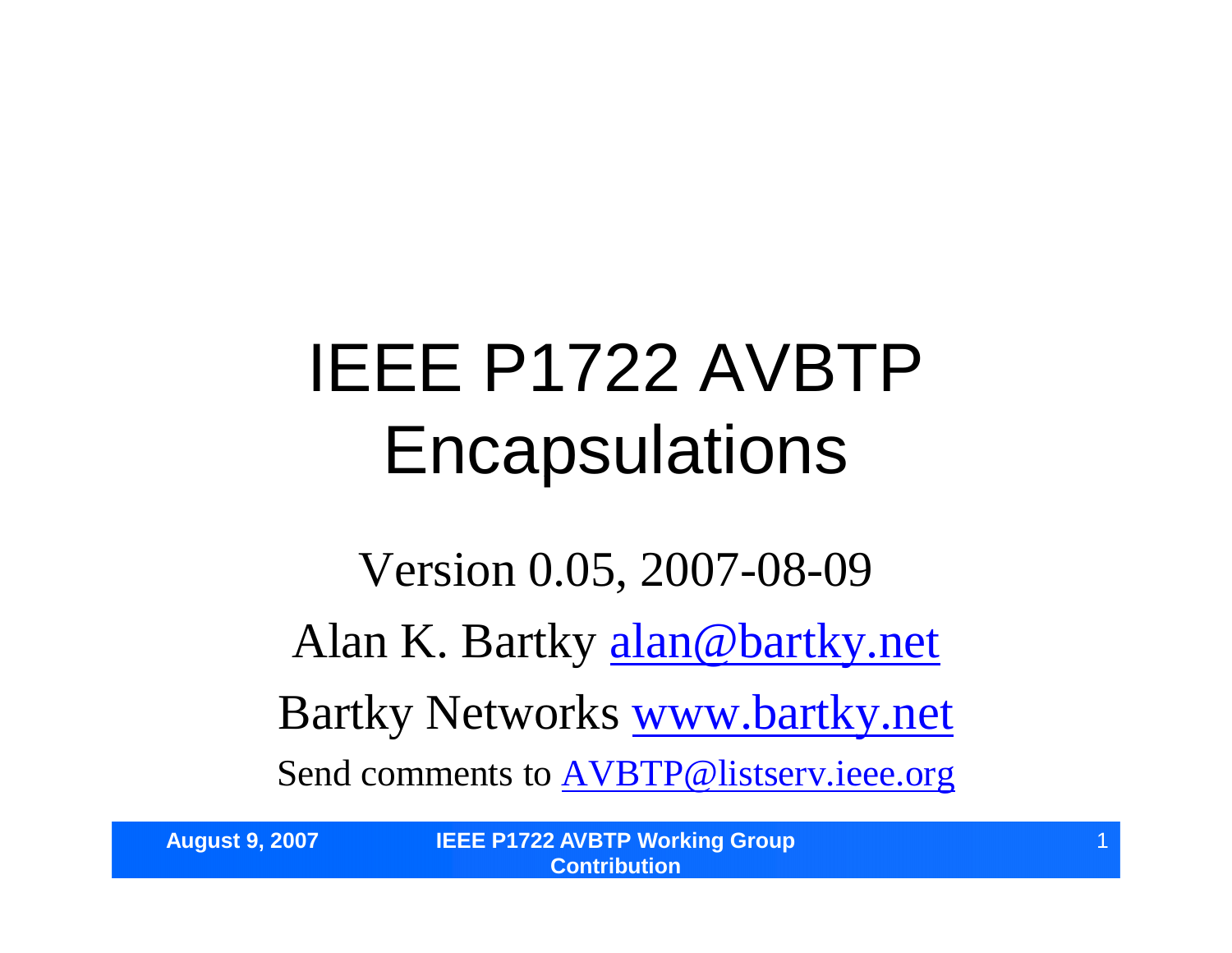# Notice of copyright release

#### • **Notice:**

– This document has been prepared to assist the work of the IEEE P1722 and IEEE 802 Working Groups. It is offered as a basis for discussion and is not binding on the contributing individual(s) or organization(s). The material in this document is subject to change in form and content after further study. The contributor(s) reserve(s) the right to add, amend or withdraw material contained herein.

#### • **Copyright Release to IEEE:**

– The contributor grants a free, irrevocable license to the IEEE to incorporate material contained in this contribution, and any modifications thereof, in the creation of an IEEE Standards publication; to copyright in the IEEE's name any IEEE Standards publication even though it may include portions of this contribution; and at the IEEE's sole discretion to permit others to reproduce in whole or in part the resulting IEEE Standards publication. The contributor also acknowledges and accepts that this contribution may be made public by the IEEE P1722 Working Group or the IEEE 802 Working Group.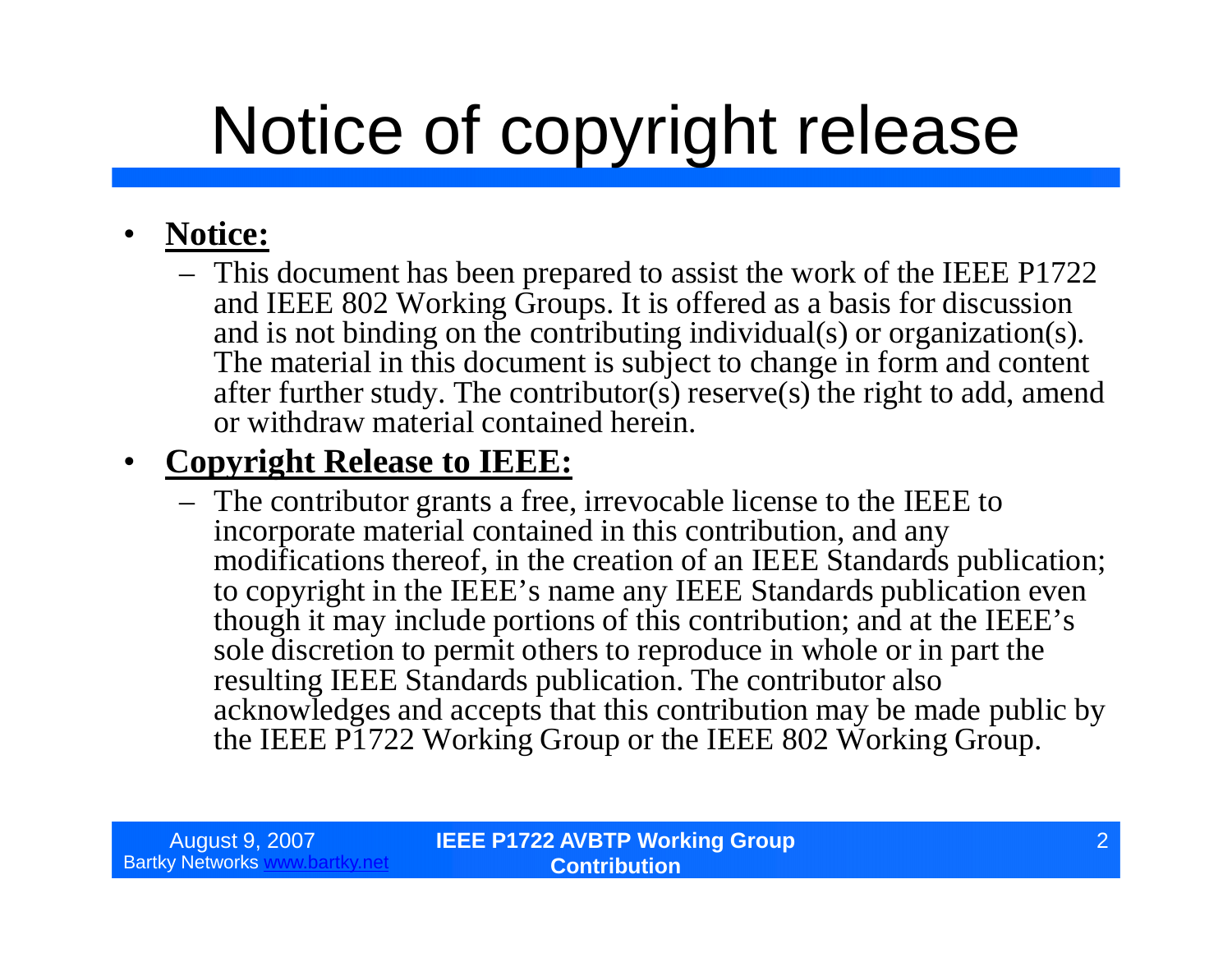### Revision History

| <b>Rev</b> | <b>Date</b> | <b>Comments</b>                                                                                                                                                                                                                                                                                                                                                                                                                                                                                                                                                                                                        |
|------------|-------------|------------------------------------------------------------------------------------------------------------------------------------------------------------------------------------------------------------------------------------------------------------------------------------------------------------------------------------------------------------------------------------------------------------------------------------------------------------------------------------------------------------------------------------------------------------------------------------------------------------------------|
| 0.01       | 2007-06-24  | First version using formats and notes based on what probably will start going into the<br>draft P1722 specifications.                                                                                                                                                                                                                                                                                                                                                                                                                                                                                                  |
| 0.02       | 2007-06-27  | Added draft proposal for fragmentation for discussion on how to handle large CIP<br>packets broken up into smaller packets for the case of 1394/61883 to AVBTP/61883<br>interworking. Cleaned up some diagrams to correct areas "grey" or white depending<br>on scope of fields versus the diagram (what the diagram was trying to convey as fields<br>of interest).                                                                                                                                                                                                                                                   |
| 0.03       | 2007-07-02  | Changed proposed Proprietary/Experimental based on feedback from John Nels Fuller<br>on 2007-07-02 teleconference                                                                                                                                                                                                                                                                                                                                                                                                                                                                                                      |
| 0.04       | 2007-08-08  | Changed frame formats and updated diagrams to:<br>• Accommodate latest fragmentation/reassembly proposal (Alan Bartky)<br>• Accommodate for latest "cross timestamp" control frame proposal (Chuck Harrison)<br>•Prepare for draft 0.03 of the P1722 specification.<br>•Updated proposal for "escape type" protocol to accommodate new proposal for<br>standardized fragmentation/reassembly and packet length at "standard" places.<br>Removed detailed description of fields (see draft 0.02 or upcoming 0.03 P1722<br>specification for those details) except for the new proposal for<br>fragmentation/reassembly. |
| 0.05       | 2007-08-09  | Misc cleanup, fixes and also added Chuck Harrison's Cross Timestamping<br>encapsulations.                                                                                                                                                                                                                                                                                                                                                                                                                                                                                                                              |

| August 9, 2007           | <b>IEEE P1722 AVBTP Working Group</b> |  |
|--------------------------|---------------------------------------|--|
| <b>Bartky Networks w</b> | <b>Contribution</b> \                 |  |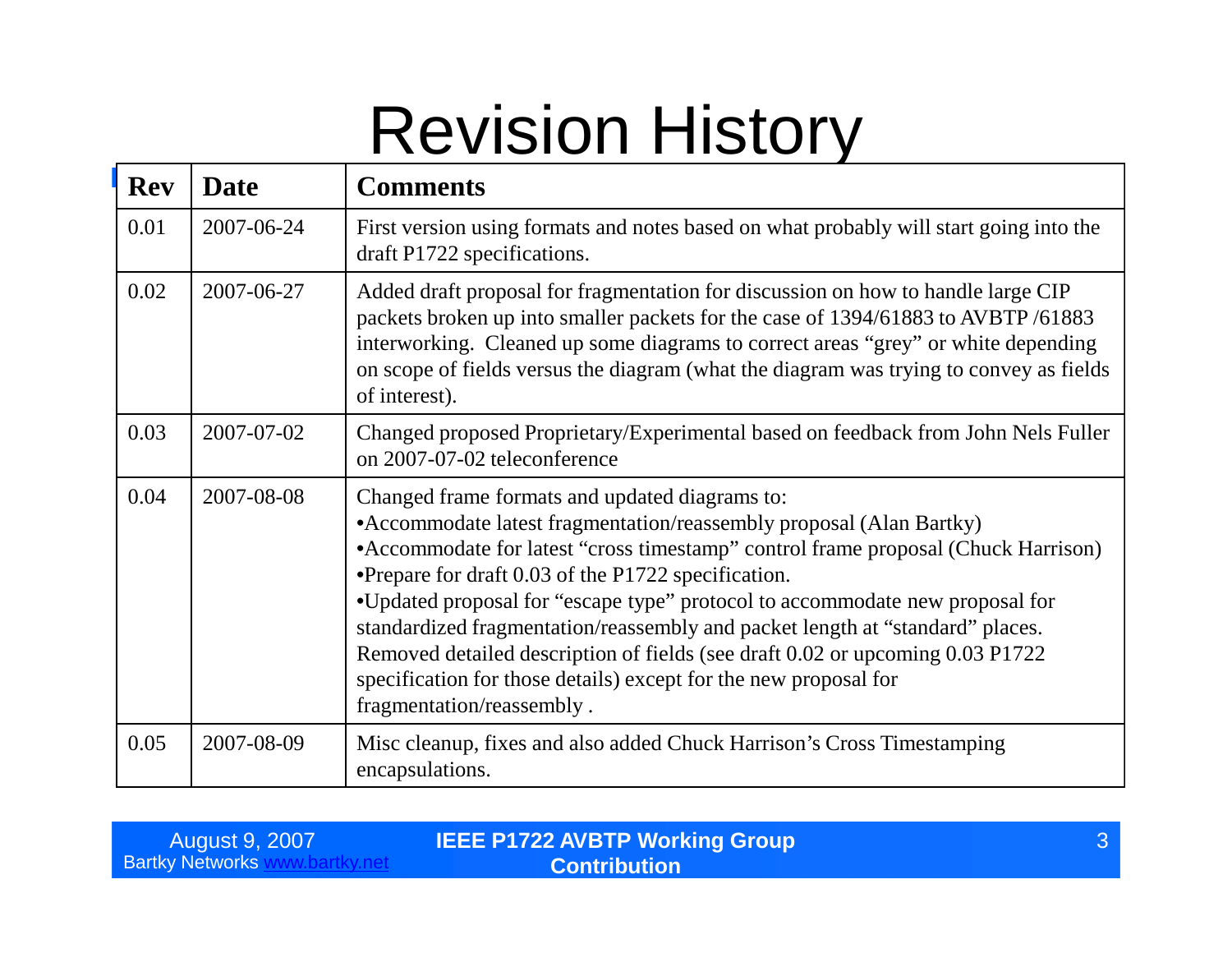### Encapsulation Design Assumptions

- AVBTP shall use 802.1AS for time base
- AVBTP shall be able to react to change in 802.1AS time (user changing time of day, change in Grandmaster, etc. (see 802.1AS assumptions from AVB document)).
- 61883 format over AVBTP will support presentation time in the same manner as 1394/61883 using the  $S\overline{Y}$  field and in 24.576 MHz cycle time based on 802.1AS clock.
	- 61883-4 & 61883-7: Source Packet Header format with 0-127 seconds, 0-7999 8 kHz cycles, 0-3072 24.576 MHz sub-cycles.
	- All other 61883 encapsulations: CIP header format with 0-15 8 kHz cycles, 0- 3072 24.576 MHz sub-cycles.
- AVBTP 61883 presentation time shall be relative to the 802.1AS clock
	- Adapt 1394 AV/C Function Control Protocol (FCP) for use in 61883 over AVBTP.
	- Allow for Proprietary encapsulations via different subtype
	- Allow for other future expansions via different subtypes.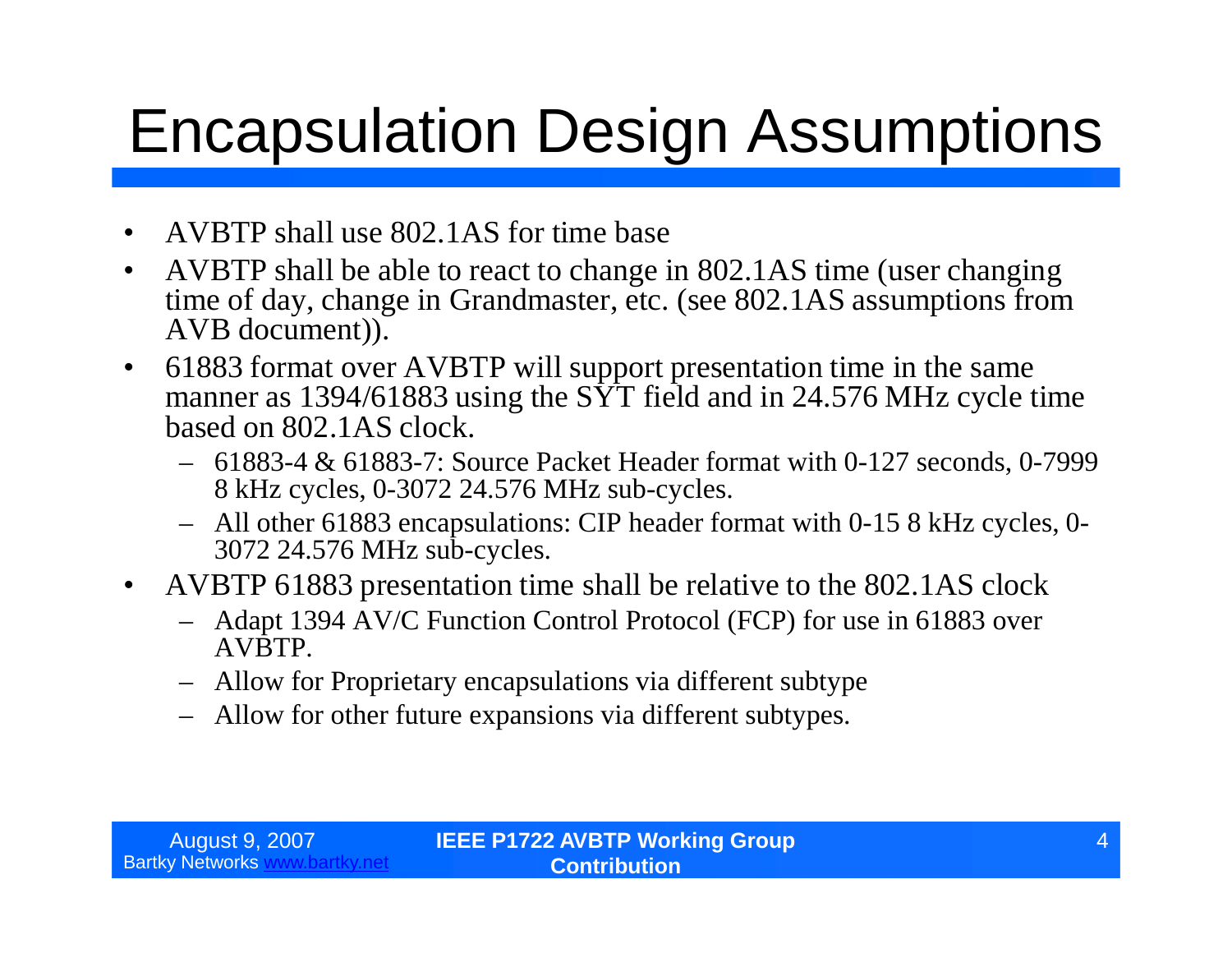### Encapsulation Assumptions

- Approved by Consensus:
	- –For AVBTP stream data frames, MAC Destination Addresses shall always be multicast addresses and shall be unique for the Layer 2 network. This address shall be used for stream identification.
	- –For AVBTP stream control frames, MAC Destination Address may be unicast, multicast or broadcast depending on the specification of the usage of each AVBTP control frame.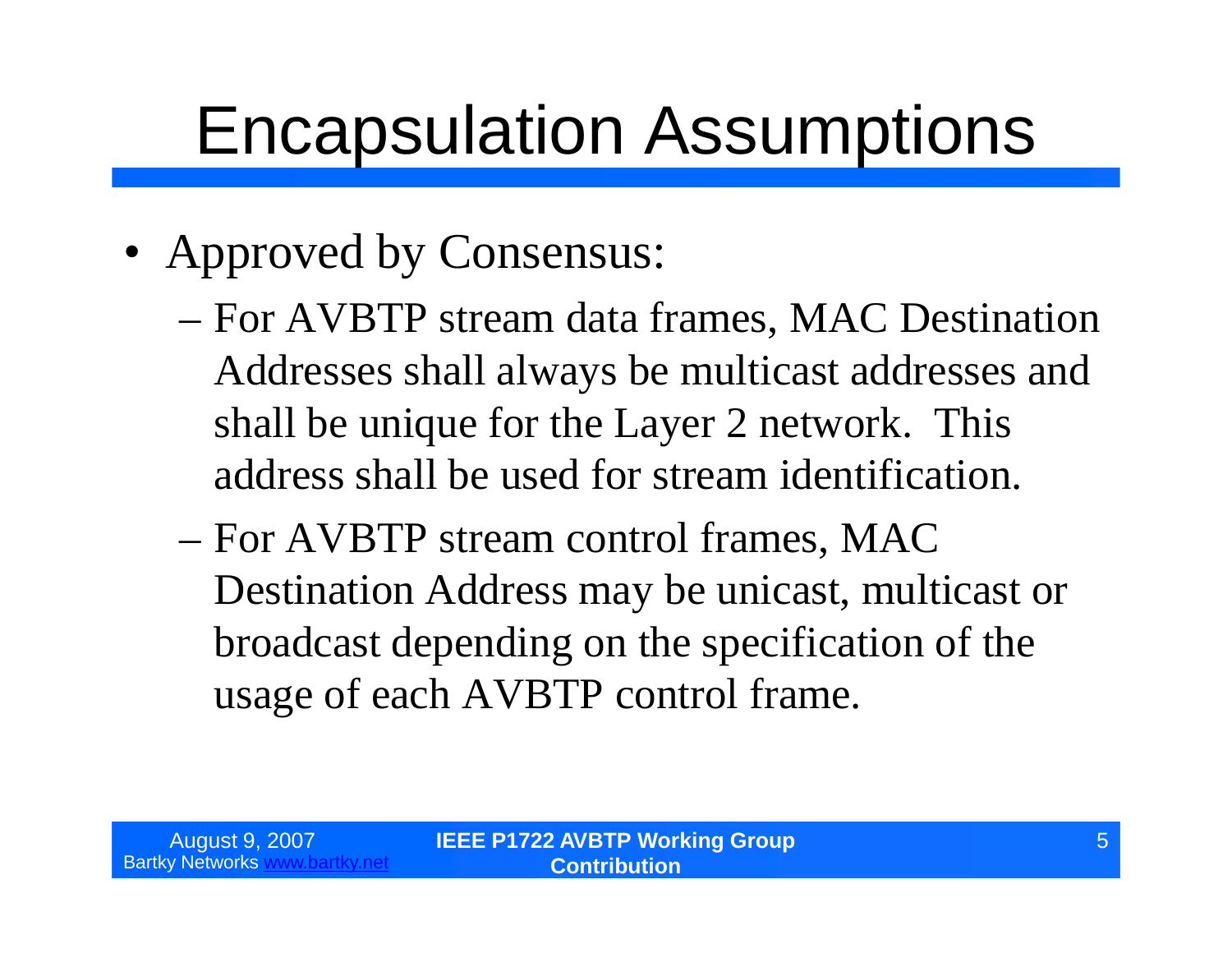### Encapsulation Assumptions

- Approved by Consensus:
	- –All talkers shall always send stream data frames with 1st Ethertype field set to 0x8100 for 802.1 P/Q type.
	- –For AVBTP, talkers and controllers are not required to send stream control frames with an 802.1 P/Q tag.
	- –All devices must always be able to accept data and control frames with an 802.1 P/Q tag.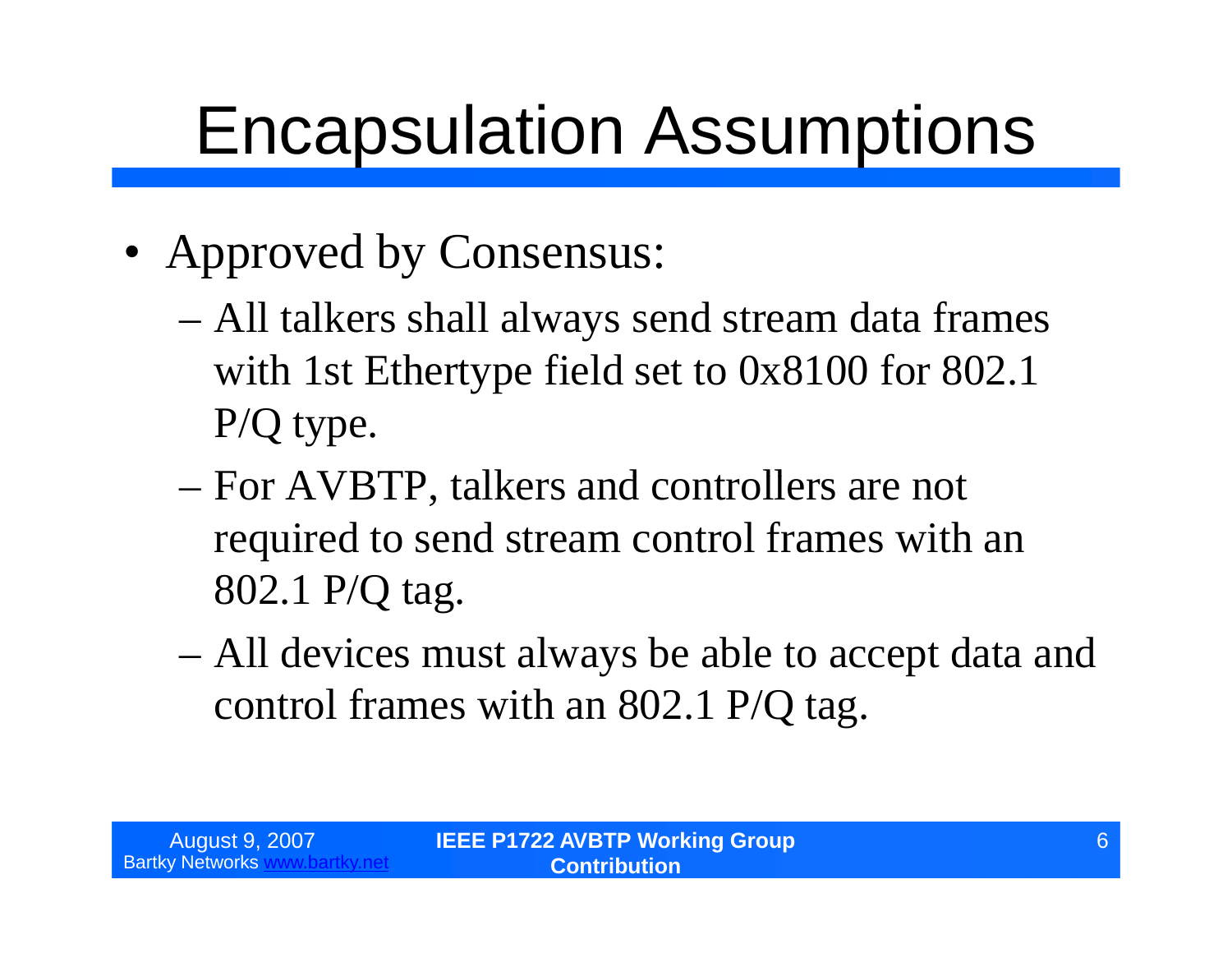## Encapsulation Assumptions

- Approved by Consensus:
	- VLAN Identifier (VID), 12 bits:
		- The VID is a VLAN and not a Stream Identifier
		- AVBTP stations must support VLAN ID of zero to send or receive for stream data traffic.
		- AVBTP stations are recommended to support other VLAN IDs, but it is not required.
		- Receiving AVBTP stations not supporting VLANs or if supported and configured for a given set of VLANs shall discard any frames for which it is not a member of the specified VLAN.
	- Canonical Format Indicator (CFI), 1 bit
		- AVBTP will only support CFI of zero.
	- Priority Code Point (PCP), 3 bits:
		- For data streams, AVBTP shall always specify the appropriate value (default or as administered to a different value) for IEEE 802.1Qav class A or class B traffic.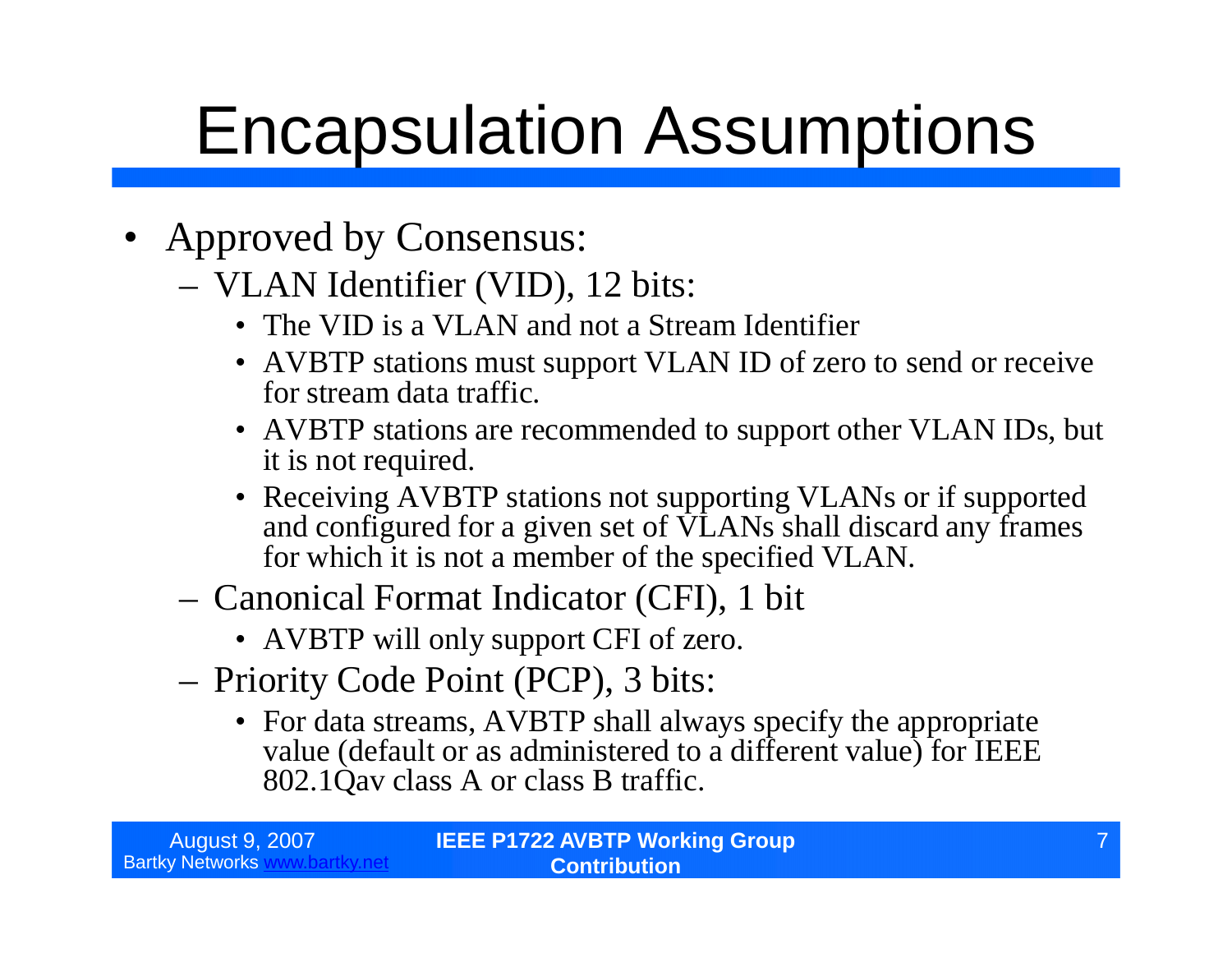#### Draft AVBTP packet

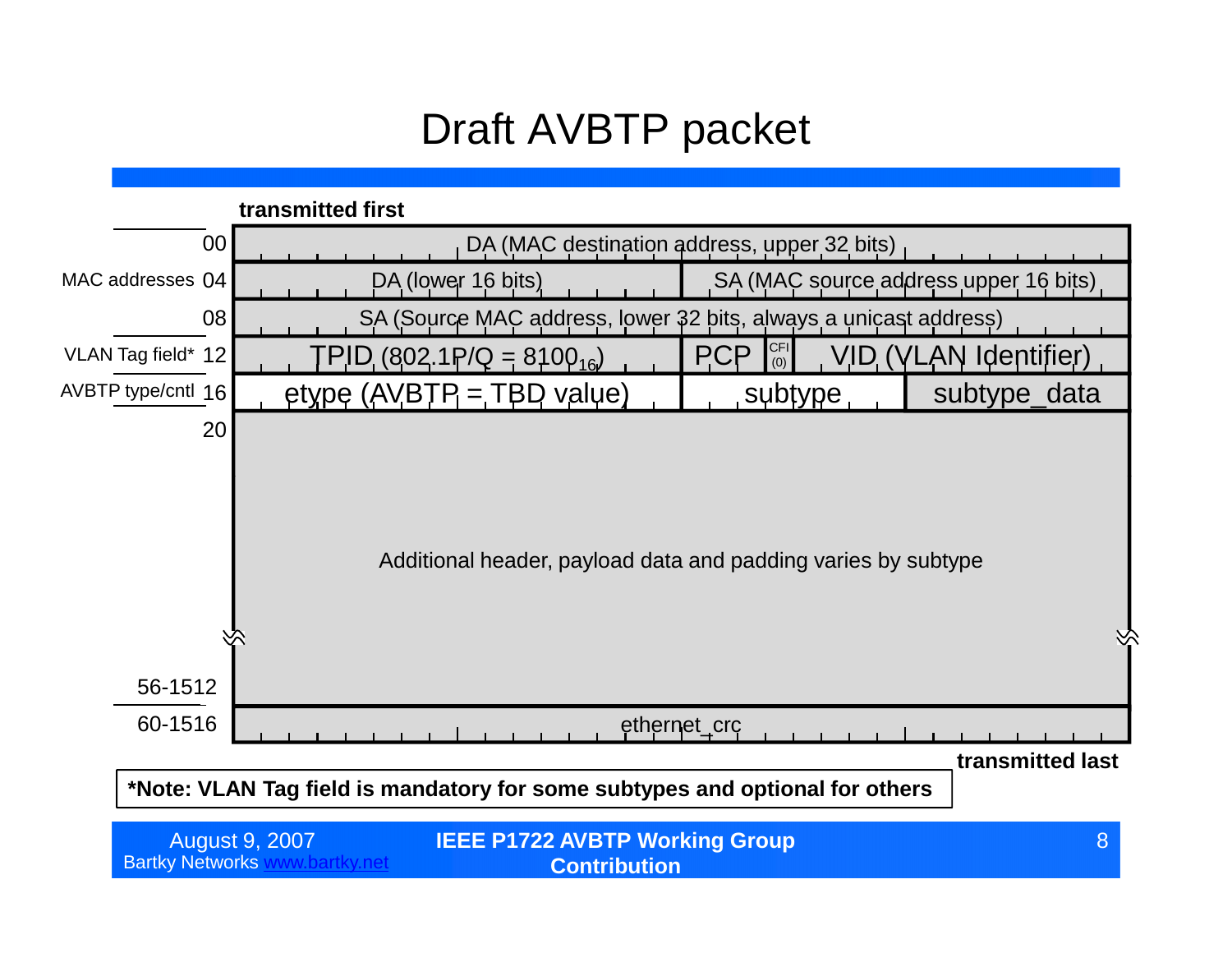### AVBTP stream type, general

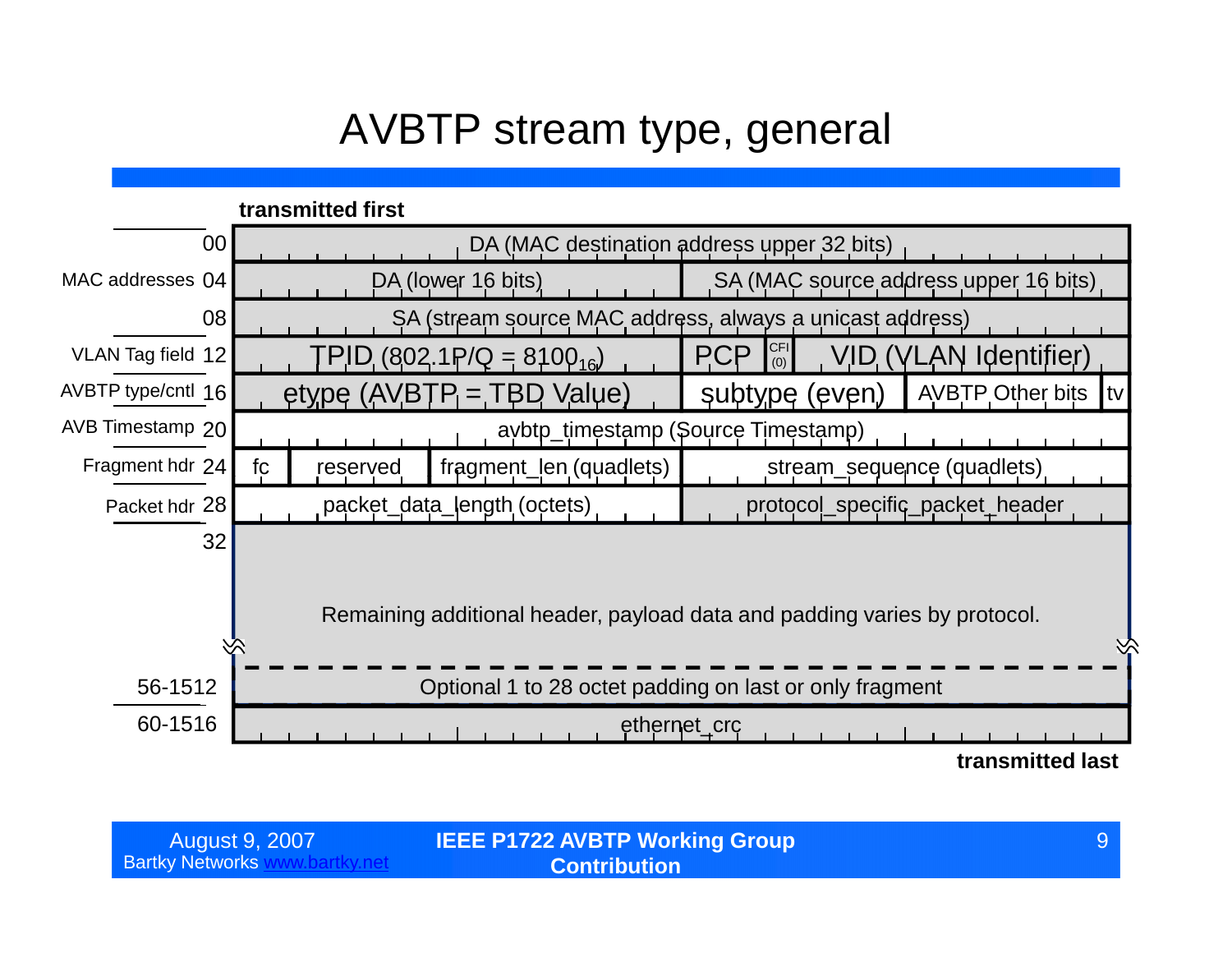### First or Only fragment stream packet format



Bartky Networks www.bartky.net

**IEEE P1722 AVBTP Working Group** August 9, 2007 10 **Contribution**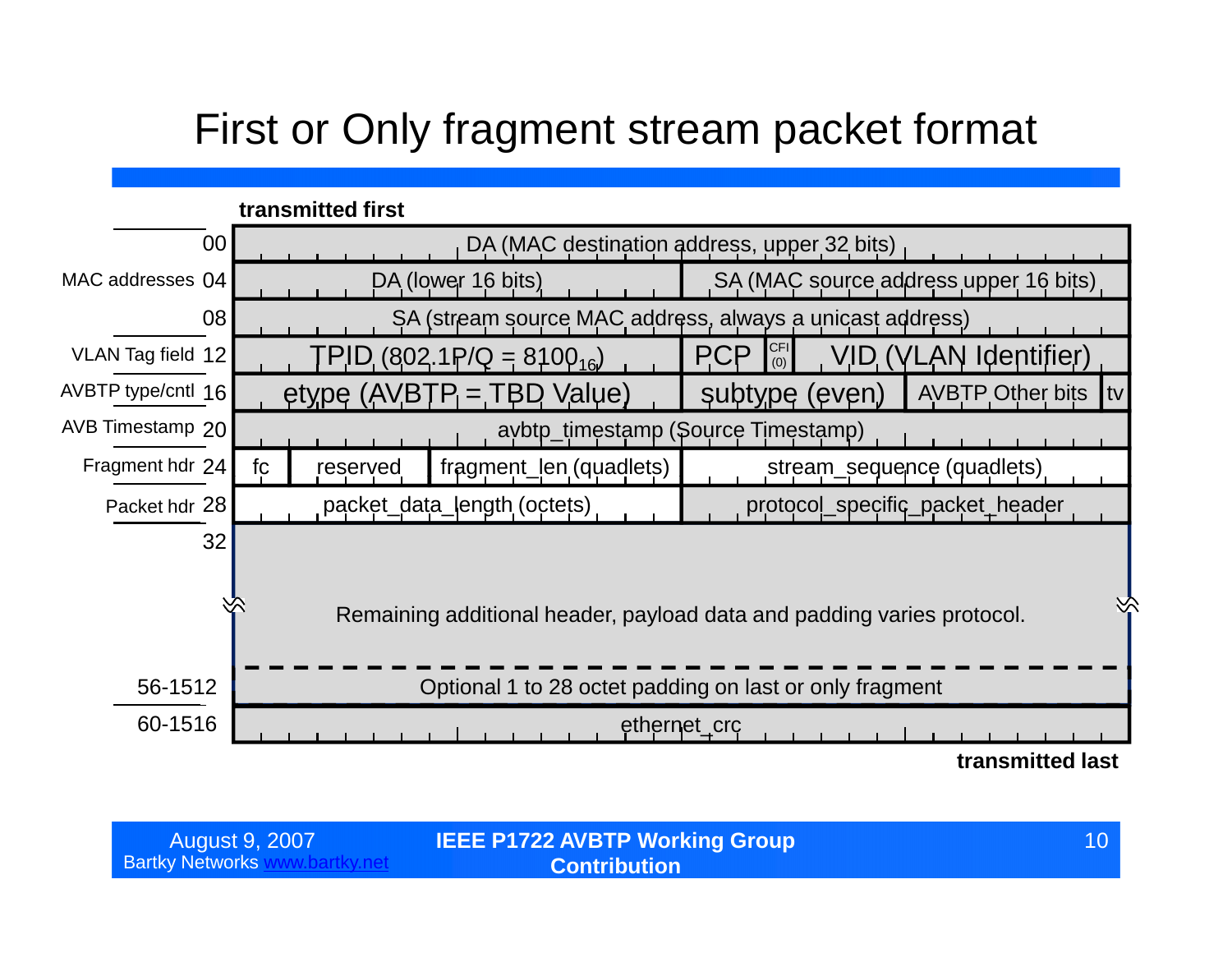#### Last or Intermediate fragment stream packet format

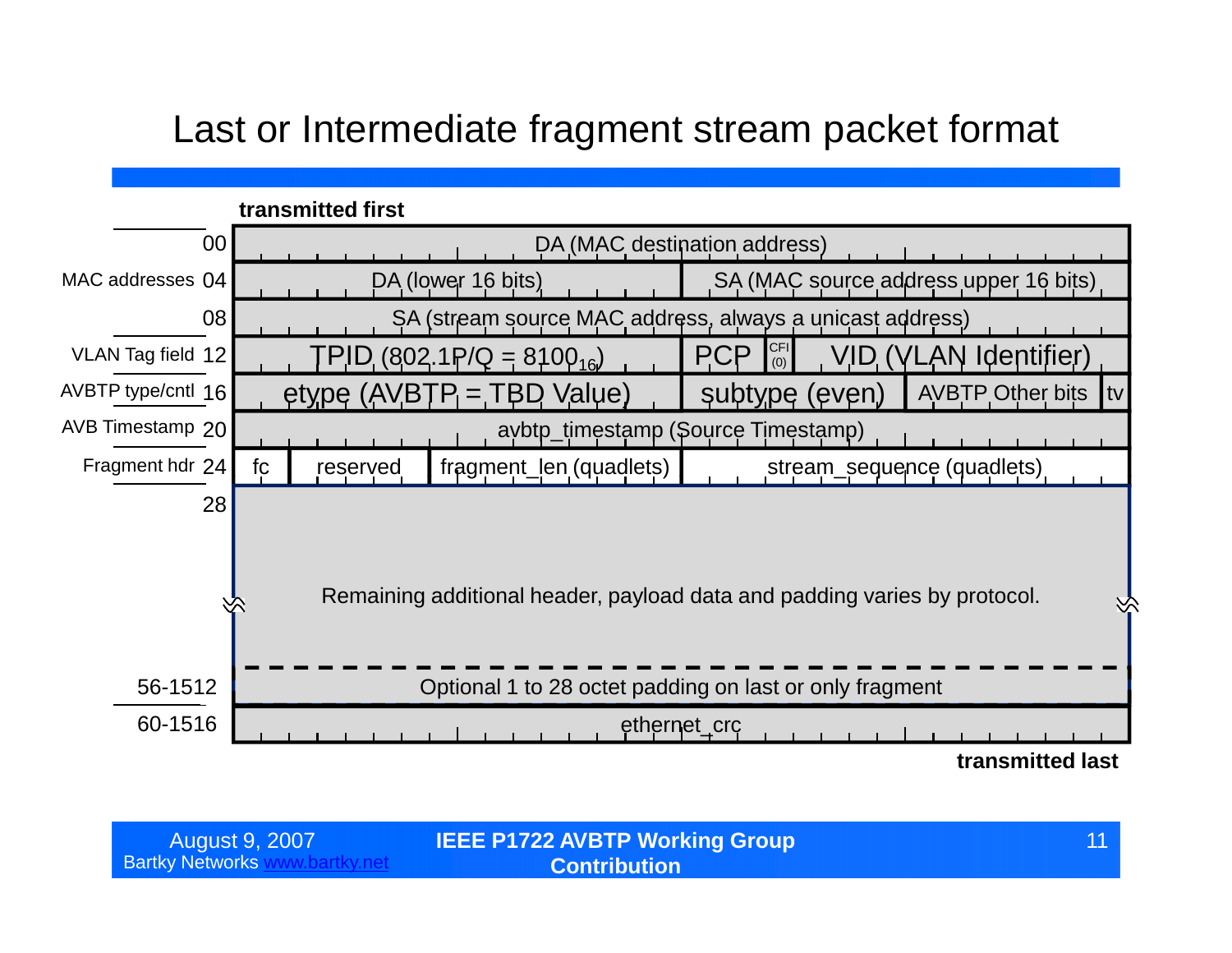### Cross Timestamp (XTS) packet

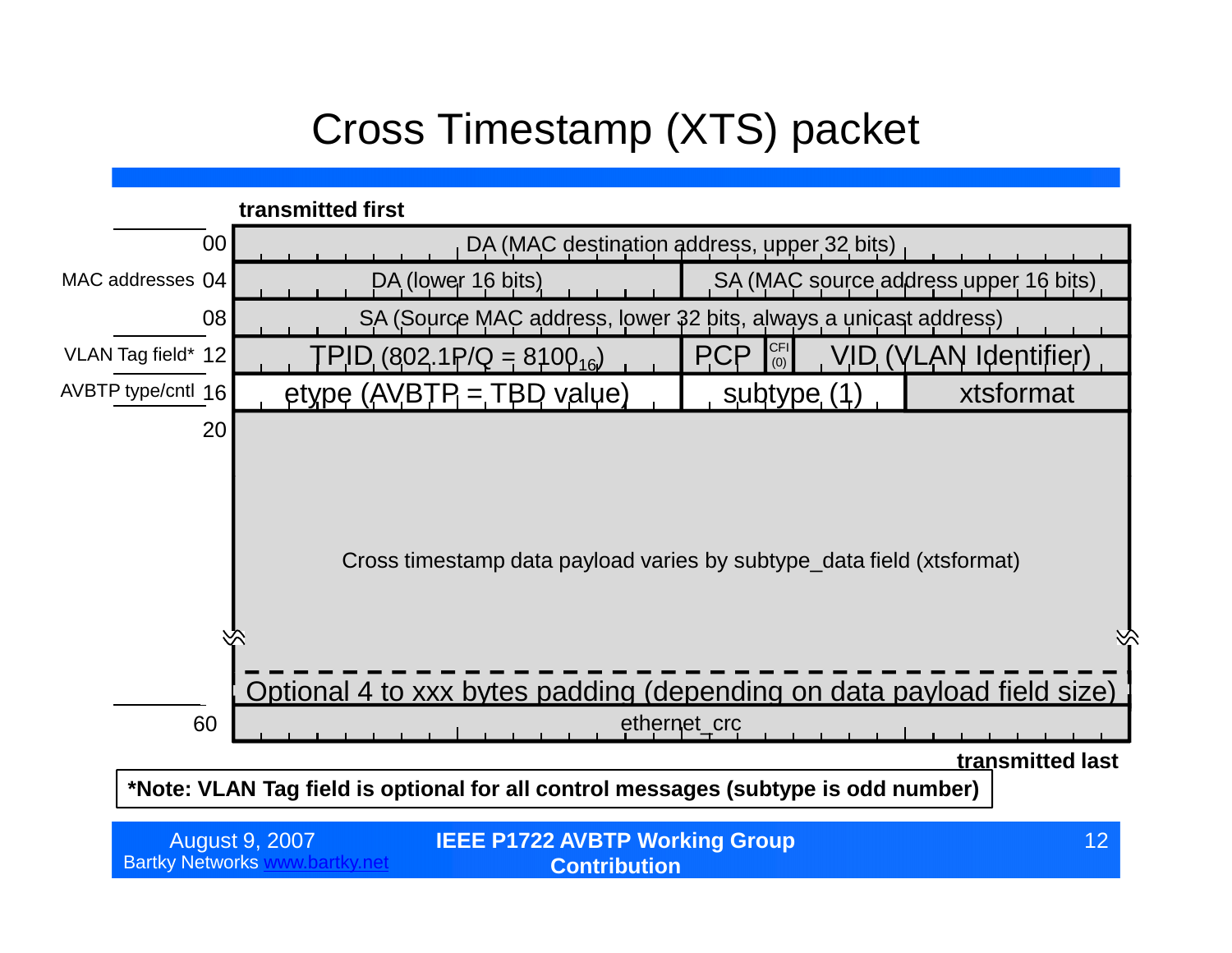### Full SYT format XTS packet



**\*Note: VLAN Tag field is optional for all control messages (subtype is odd number)**

| August 9, 2007           | <b>IEEE P1722 AVBTP Working Group</b> | 13 <sup>°</sup> |
|--------------------------|---------------------------------------|-----------------|
| <b>Bartky Networks v</b> | <b>Contribution</b>                   |                 |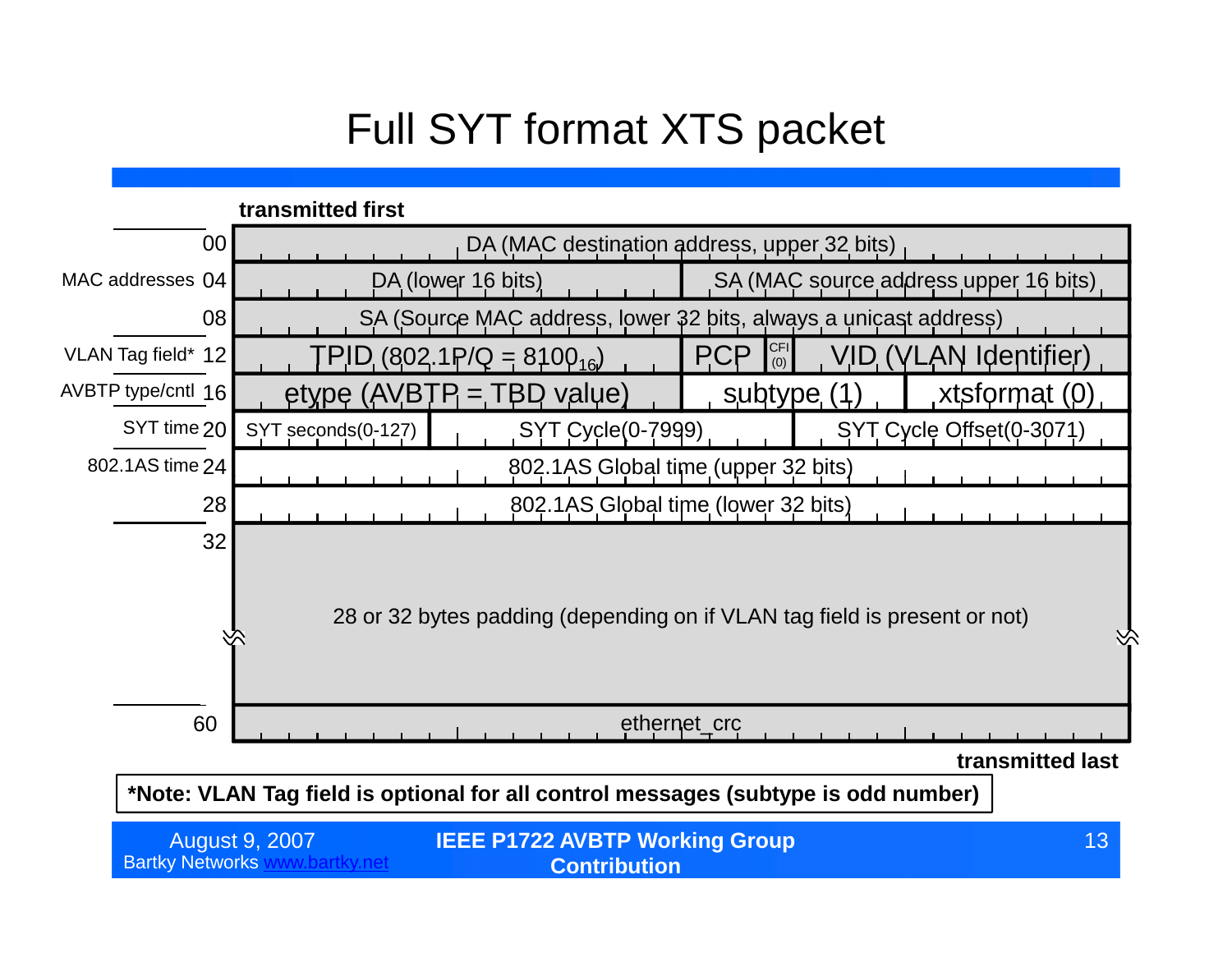### Update SYT format XTS packet



| August 9, 2007 | <b>IEEE P1722 AVBTP Working Group</b> |  |
|----------------|---------------------------------------|--|
| y Networks v   | <b>Contribution</b>                   |  |

**Bartky Net**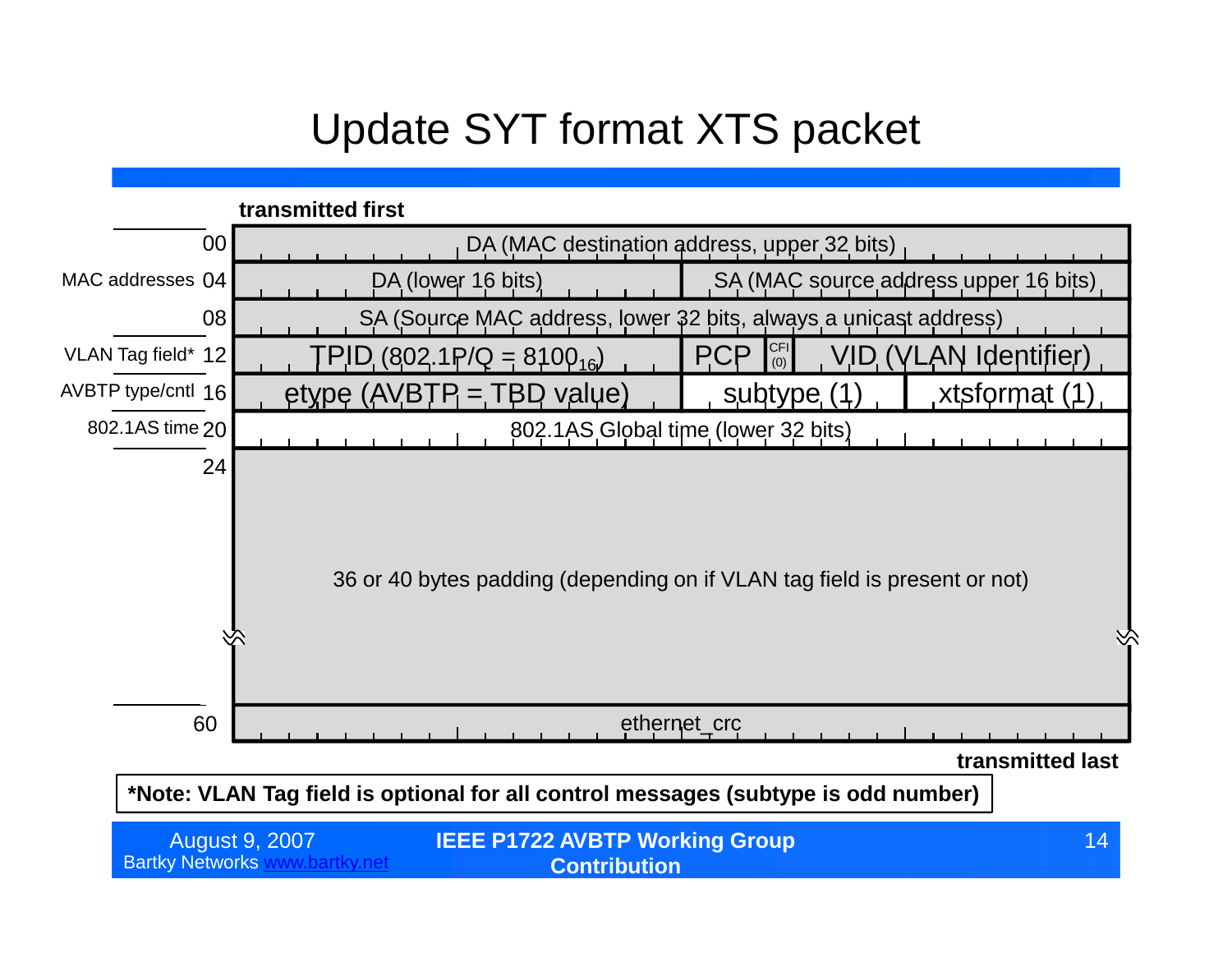#### Generic format XTS packet



| August 9, 2007           | <b>IEEE P1722 AVBTP Working Group</b> | 15 |
|--------------------------|---------------------------------------|----|
| <b>Bartky Networks</b> v | <b>Contribution</b>                   |    |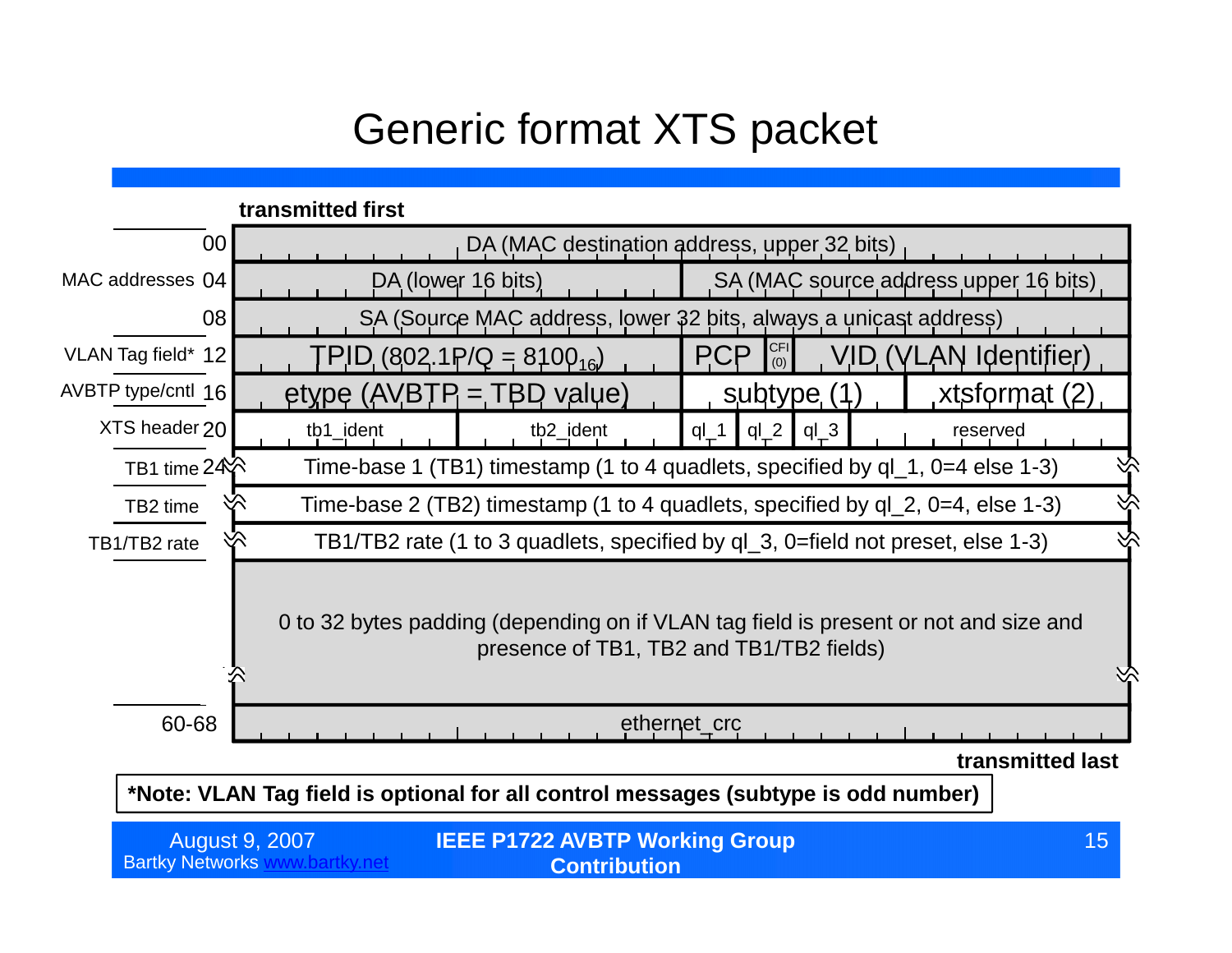### Draft AVBTP Subtype 0, 61883/IIDC data packet



| <b>August 9, 2007</b>  |  |
|------------------------|--|
| <b>Bartky Networks</b> |  |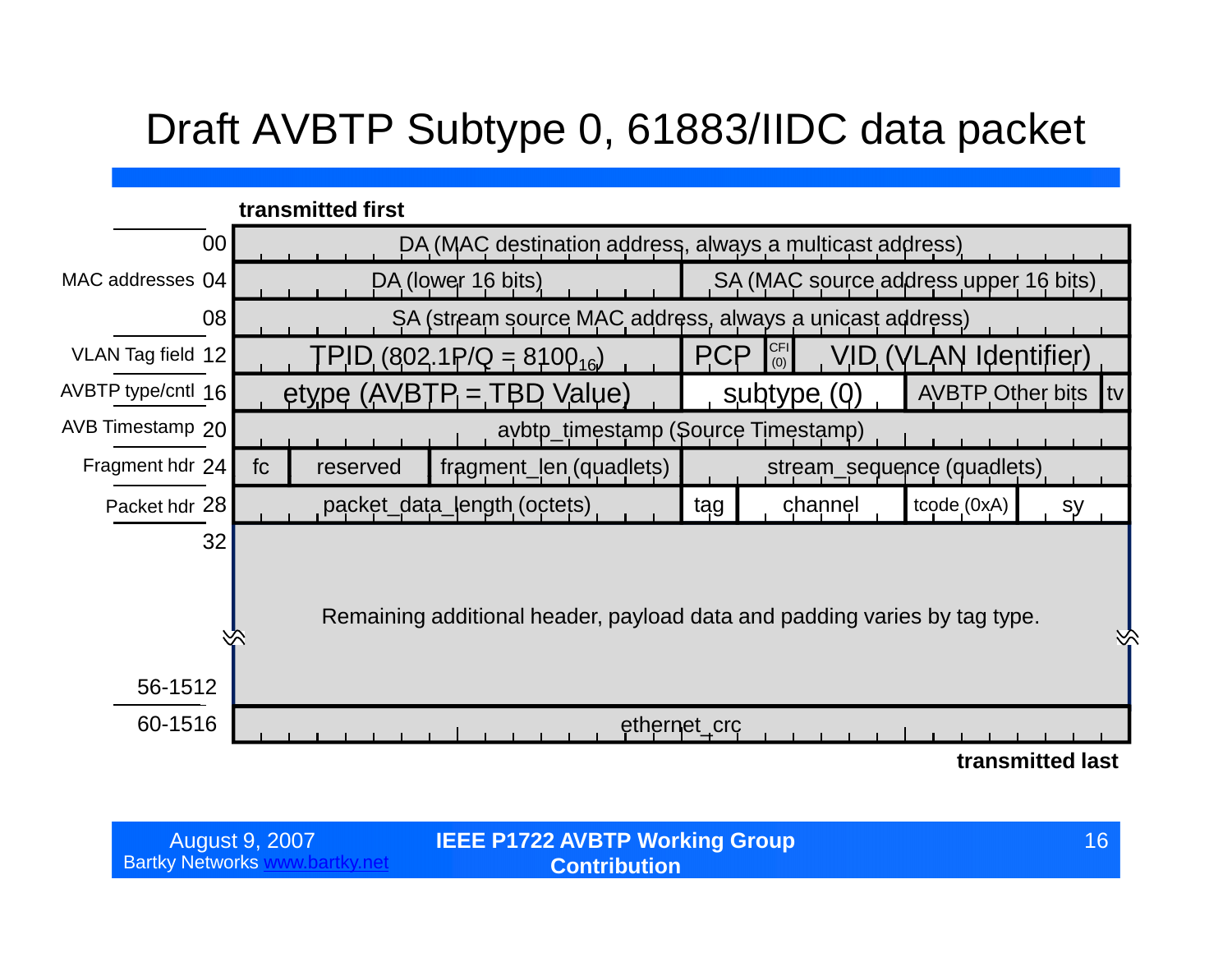#### Draft AVBTP IIDC Stream Data packet

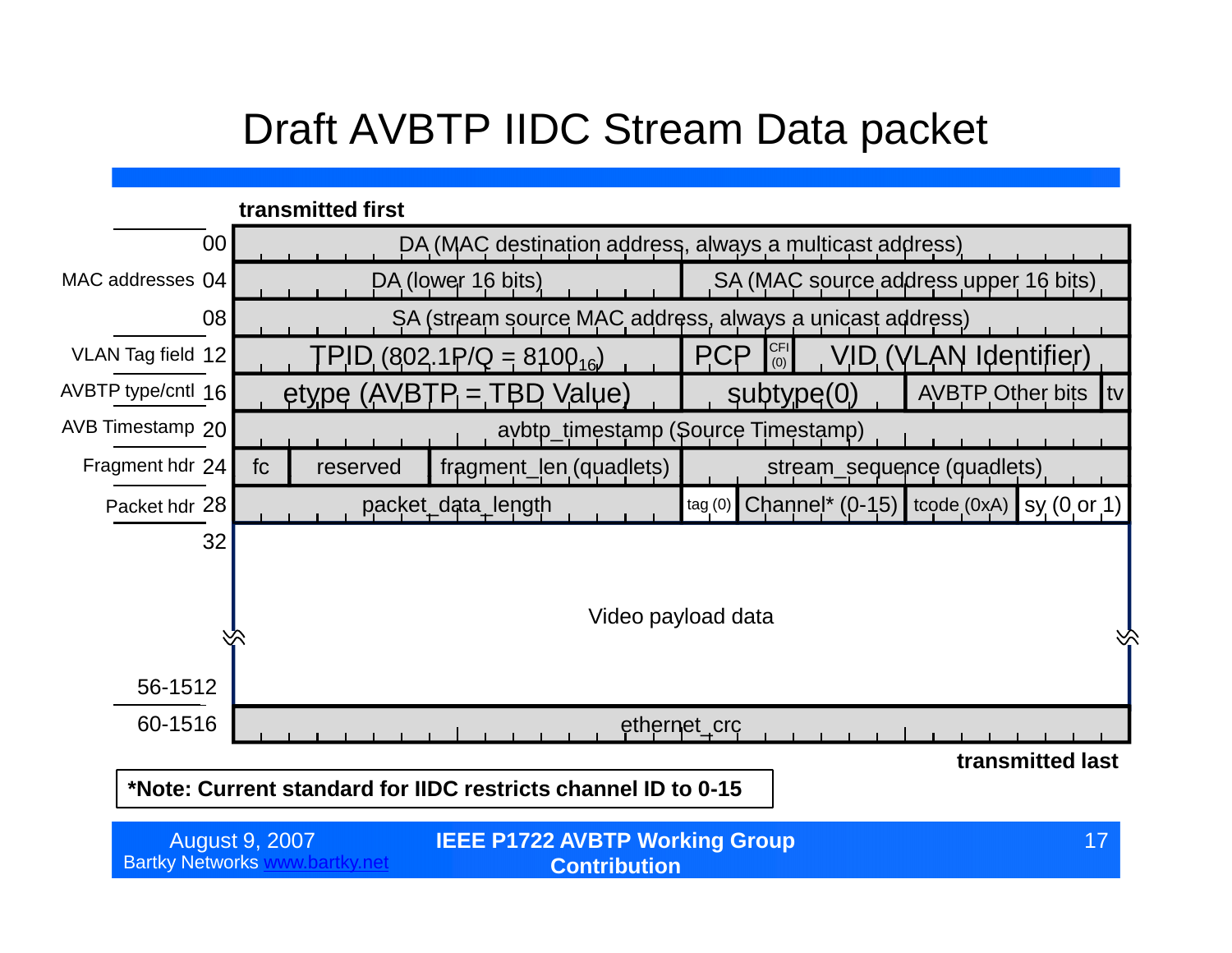### Draft AVBTP CIP Stream Data packet, SPH(0)

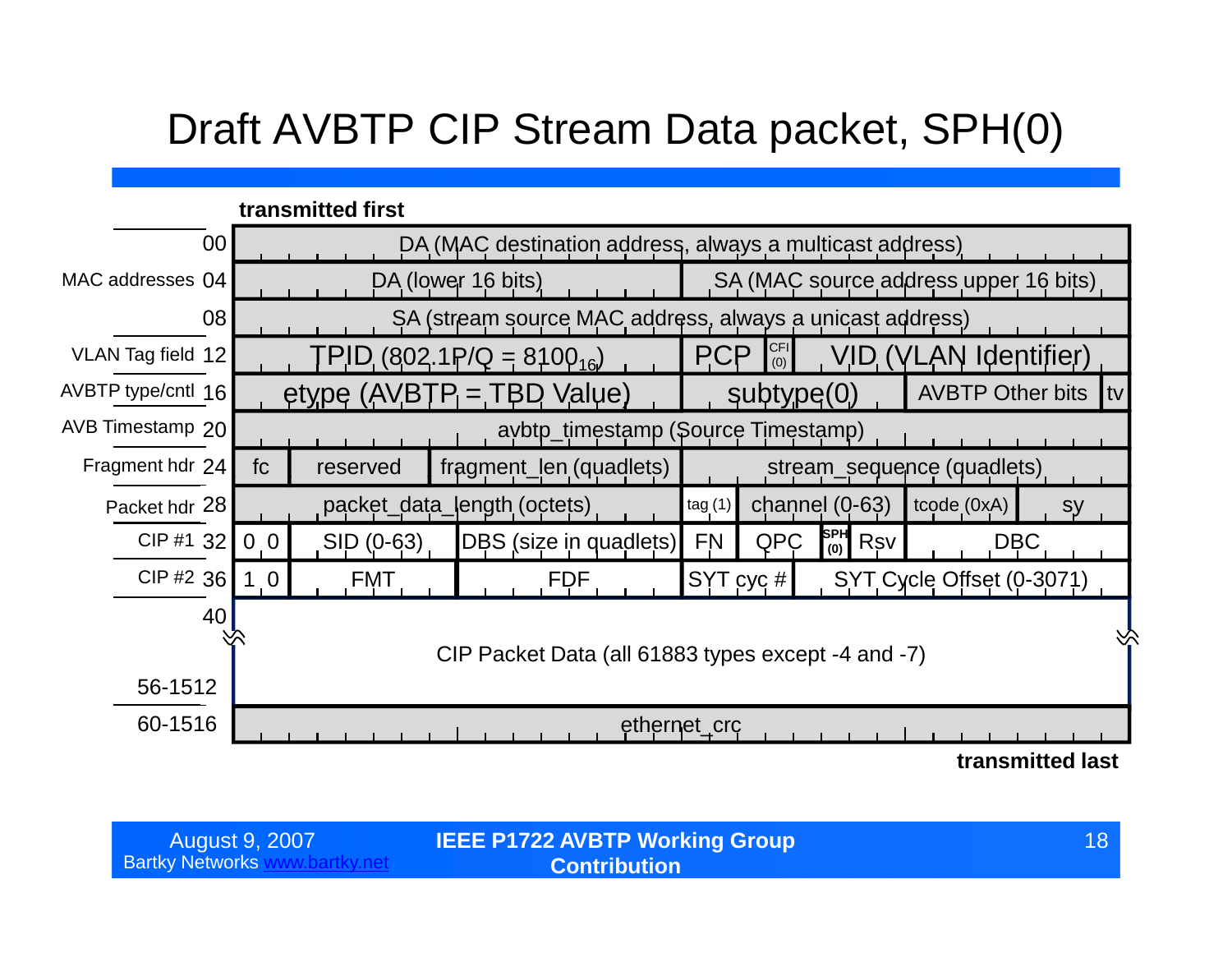### Draft AVBTP CIP Stream Data packet, SPH(1)

|                                                                                                                |                                                                          | transmitted first            |                    |  |                                    |                              |            |                  |     |                                       |                  |  |
|----------------------------------------------------------------------------------------------------------------|--------------------------------------------------------------------------|------------------------------|--------------------|--|------------------------------------|------------------------------|------------|------------------|-----|---------------------------------------|------------------|--|
| 00                                                                                                             | DA (MAC destination address, always a multicast address)                 |                              |                    |  |                                    |                              |            |                  |     |                                       |                  |  |
| MAC addresses 04                                                                                               |                                                                          |                              | DA (lower 16 bits) |  |                                    |                              |            |                  |     | SA (MAC source address upper 16 bits) |                  |  |
|                                                                                                                | 08<br>SA (stream source MAC address, always a unicast address)           |                              |                    |  |                                    |                              |            |                  |     |                                       |                  |  |
| VLAN Tag field 12                                                                                              |                                                                          | $PID (802.1P/Q = 8100_{16})$ |                    |  |                                    | <b>PCP</b>                   | CFI<br>(0) |                  |     | VID (VLAN Identifier)                 |                  |  |
| AVBTP type/cntl 16                                                                                             | etype $(AVBTP = TBD Value)$<br><b>AVBTP Other bits</b><br>subtype(0)     |                              |                    |  |                                    |                              | Itv        |                  |     |                                       |                  |  |
| AVB Timestamp 20                                                                                               |                                                                          |                              |                    |  | avbtp_timestamp (Source Timestamp) |                              |            |                  |     |                                       |                  |  |
| Fragment hdr 24                                                                                                | fc                                                                       | reserved                     |                    |  | fragment_len (quadlets)            |                              |            |                  |     | stream_sequence (quadlets)            |                  |  |
| Packet hdr 28                                                                                                  |                                                                          | packet_data_length (octets)  |                    |  |                                    | $\mathsf{Tag}\left(1\right)$ |            | channel $(0-63)$ |     | tcode (0xA)                           | sy               |  |
| CIP #1 32                                                                                                      | 0 <sub>0</sub>                                                           | SID (0-63)                   |                    |  | DBS (size in quadlets)             | <b>FN</b>                    | <b>QPC</b> | SPH<br>(1)       | Rsv |                                       | <b>DBC</b>       |  |
| CIP#2 $36$                                                                                                     | 1 <sub>0</sub>                                                           | <b>FMT</b>                   |                    |  |                                    |                              | <b>FDF</b> |                  |     |                                       |                  |  |
| Src Packet hdr* 40                                                                                             |                                                                          | reserved                     |                    |  | SYT Cycle (0-7999)                 |                              |            |                  |     | SYT Cycle Offset (0-3071)             |                  |  |
| 44 <sub>2</sub><br>1 <sup>st</sup> Source Packet Data + optional additional Source Packets (Timestamps & Data) |                                                                          |                              |                    |  |                                    |                              |            |                  |     |                                       |                  |  |
| 56-1512                                                                                                        | (Note: All timestamps 61883 8 kHz cycle, 24.576 MHz cycle-offset format) |                              |                    |  |                                    |                              |            |                  |     |                                       |                  |  |
| 60-1516                                                                                                        |                                                                          |                              |                    |  |                                    | ethernet_crc                 |            |                  |     |                                       |                  |  |
|                                                                                                                |                                                                          |                              |                    |  |                                    |                              |            |                  |     |                                       | transmitted last |  |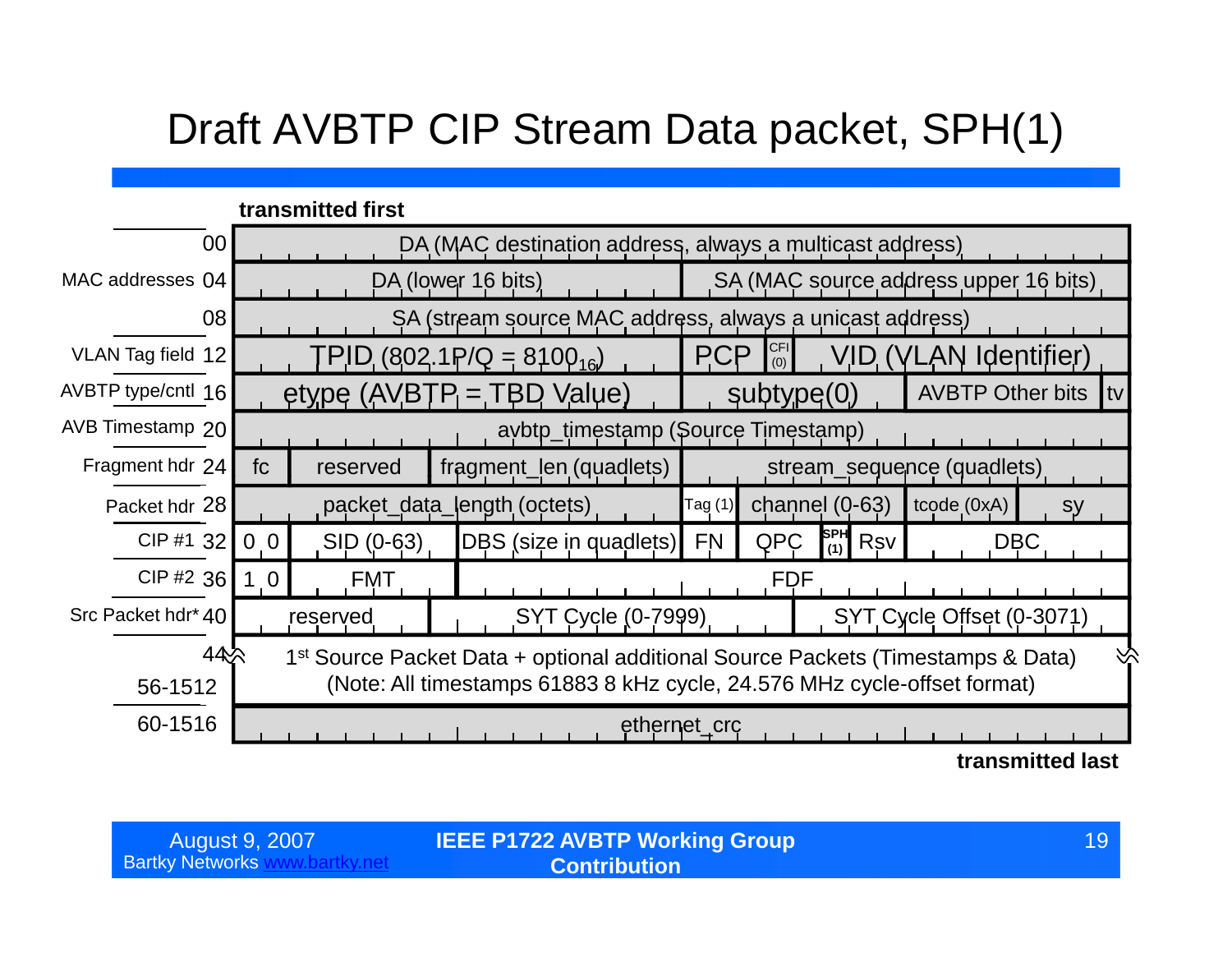### Draft AVBTP "Escape" Stream Data format

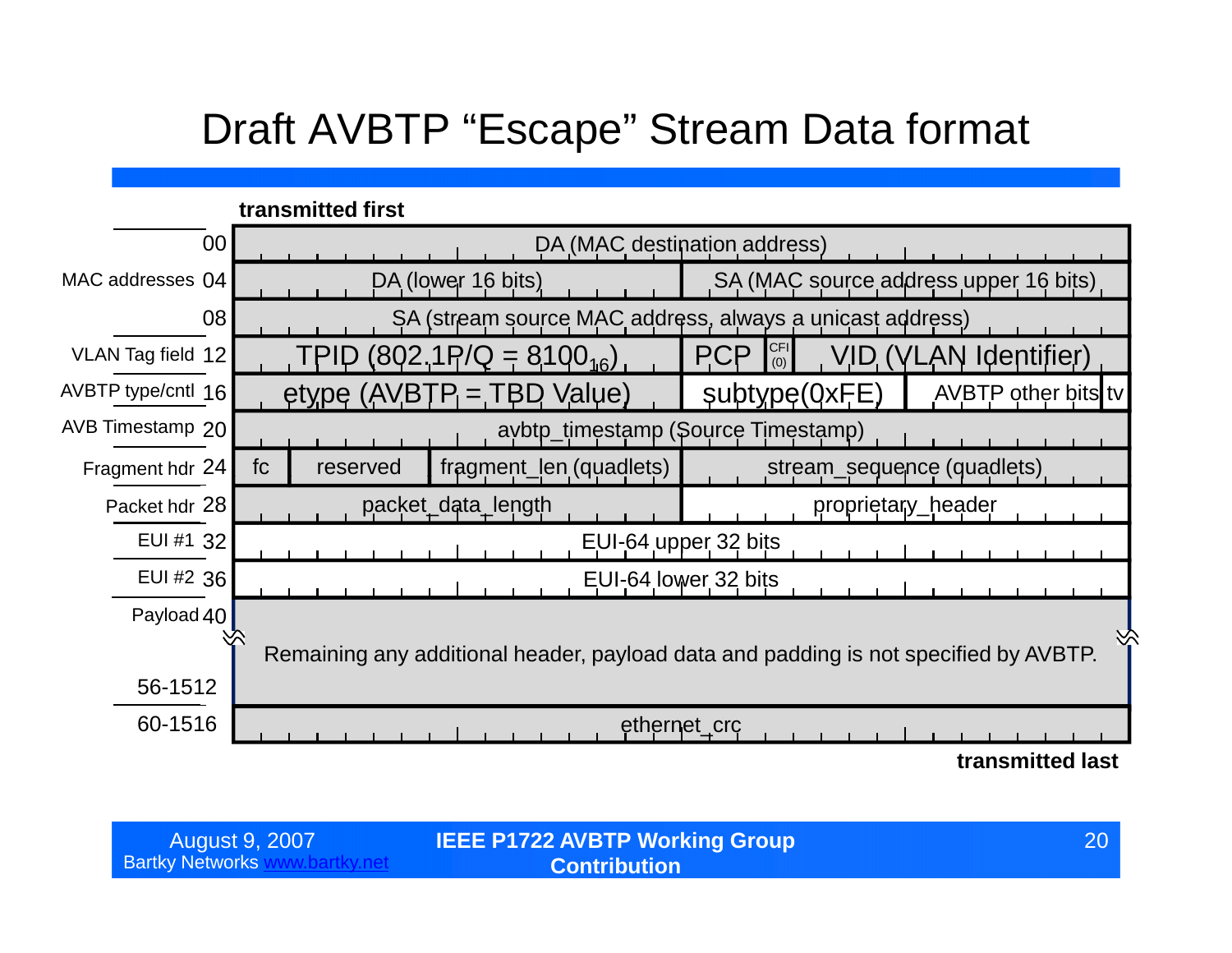### Draft AVBTP "Escape" type 0 control format



| <b>August 9, 2007</b>  |  |
|------------------------|--|
| <b>Bartky Networks</b> |  |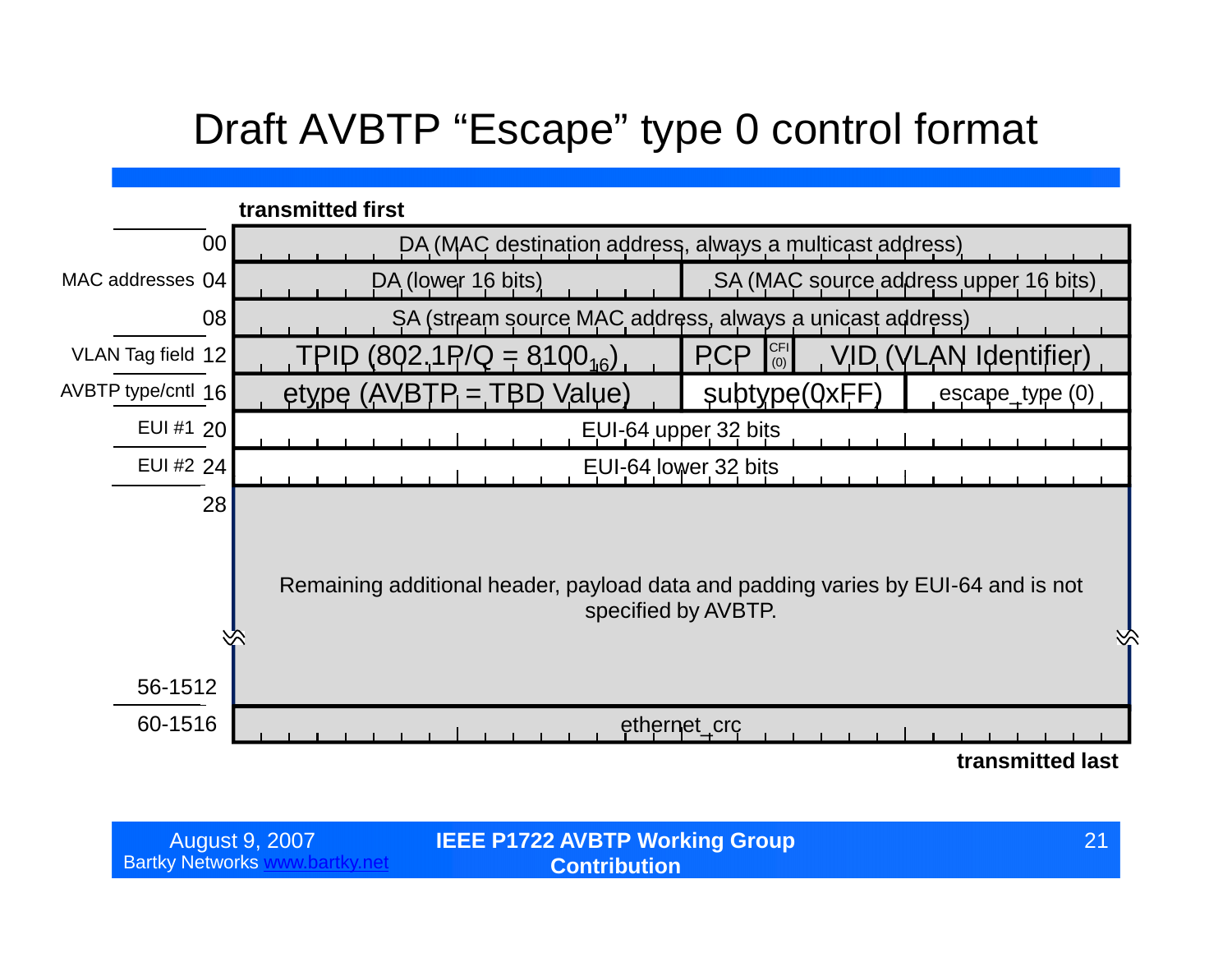## Fragmentation/Reassembly Details

Cut and pasted, then edited from http://www.avbtp.org/contributions/a vbtp-bartky-fragmentation-v0-01- 2007-08-03.pdf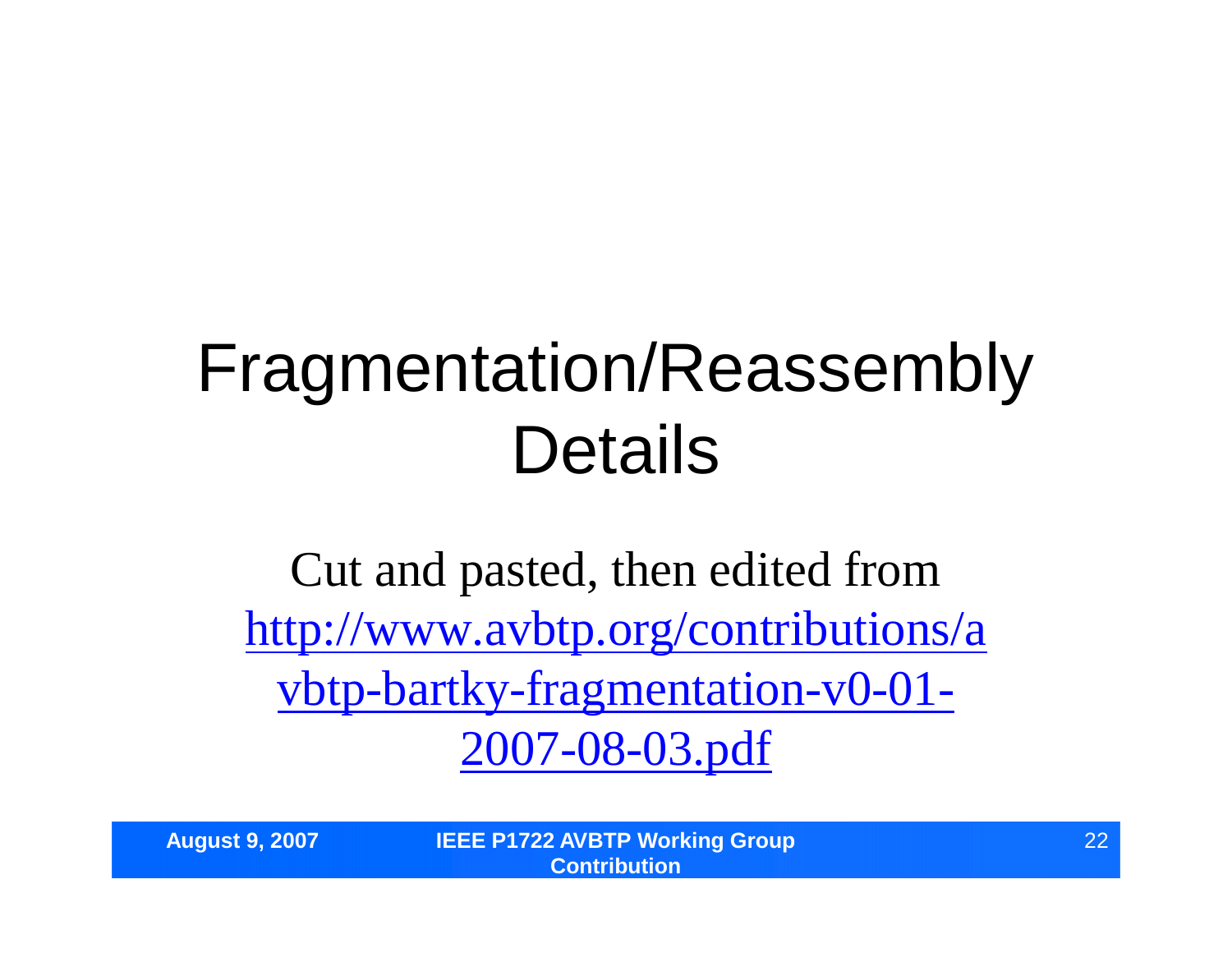## Design Goals

- Fragmentation/Reassembly mechanism should be:
	- Efficient
		- only use one quadlet
	- Consistent
		- Common mechanism to serve 61883, IIDC and future applications)
		- Define standard format for fragment length, packet length, sequencing (for both packet loss and possible out of order condition)
	- Simple
		- Implementable by HW or SW
		- Make algorithm simple such that lower bit rate streams that do not need fragmentation (less than about 90 Mbits/sec)
	- Scalable
		- Solve problem from 100 megabit to 10 gigabit
		- Proposal to do all fragmentation, reassembly and sequencing based on quadlets
	- Functional
		- Provide additional functionality of a standard mechanism for sequencing.
		- Provide fields of use for future new protocols to run over AVBTP using the same mechanism.

| <b>August 9, 2007</b>  |  |
|------------------------|--|
| <b>Bartky Networks</b> |  |

**IEEE P1722 AVBTP Working Group Contribution**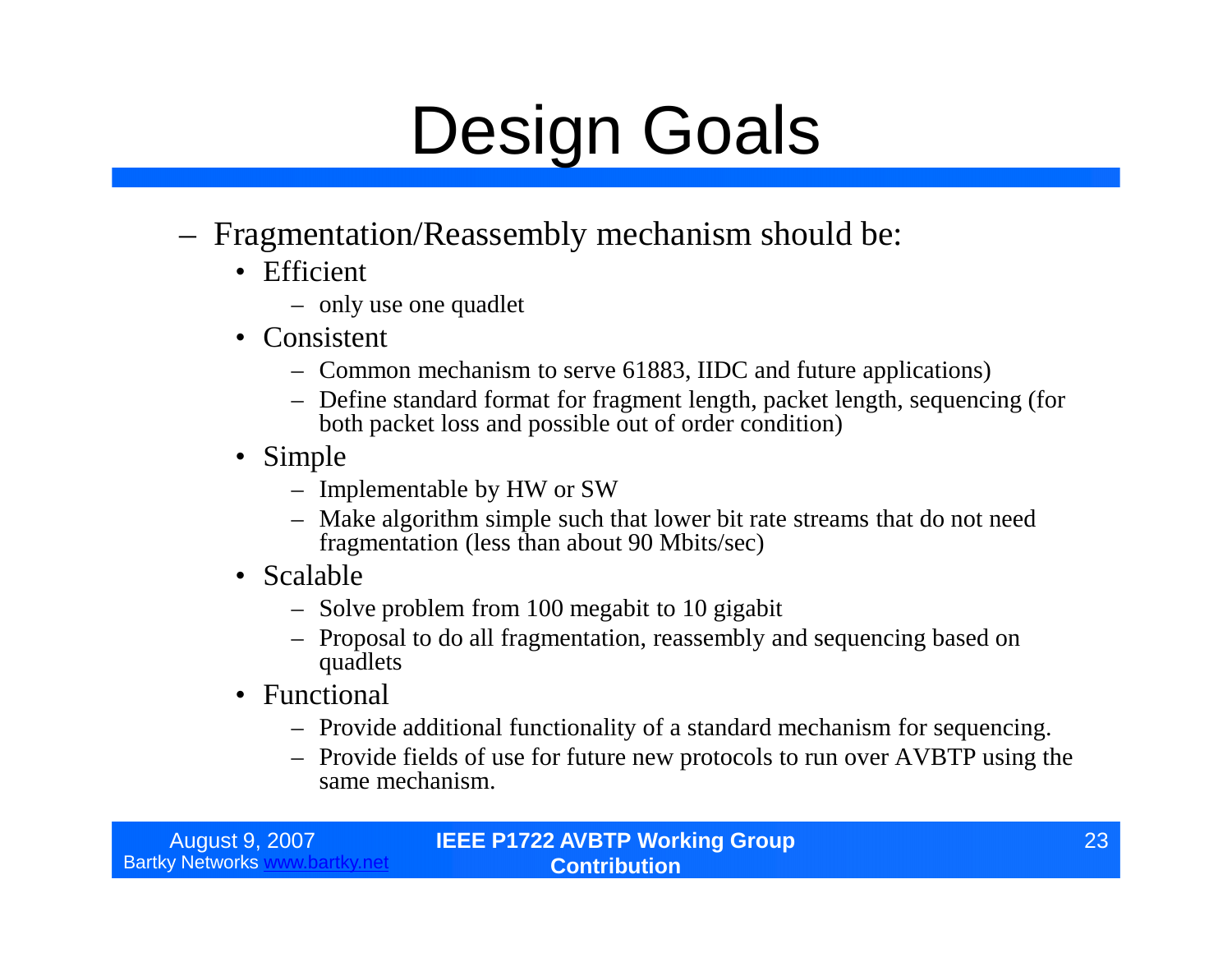# Proposal Summary

- Provide a fragmentation/reassembly service based on an integral number of quadlets
- Add one additional quadlet to AVBTP header for all stream data frames
- Standardize use of packet length field to use in conjunction with fragmentation and reassembly algorithms (e.g. used as sanity check for reassembly)
	- –Use 1394 isochronous packet byte length field from previous proposals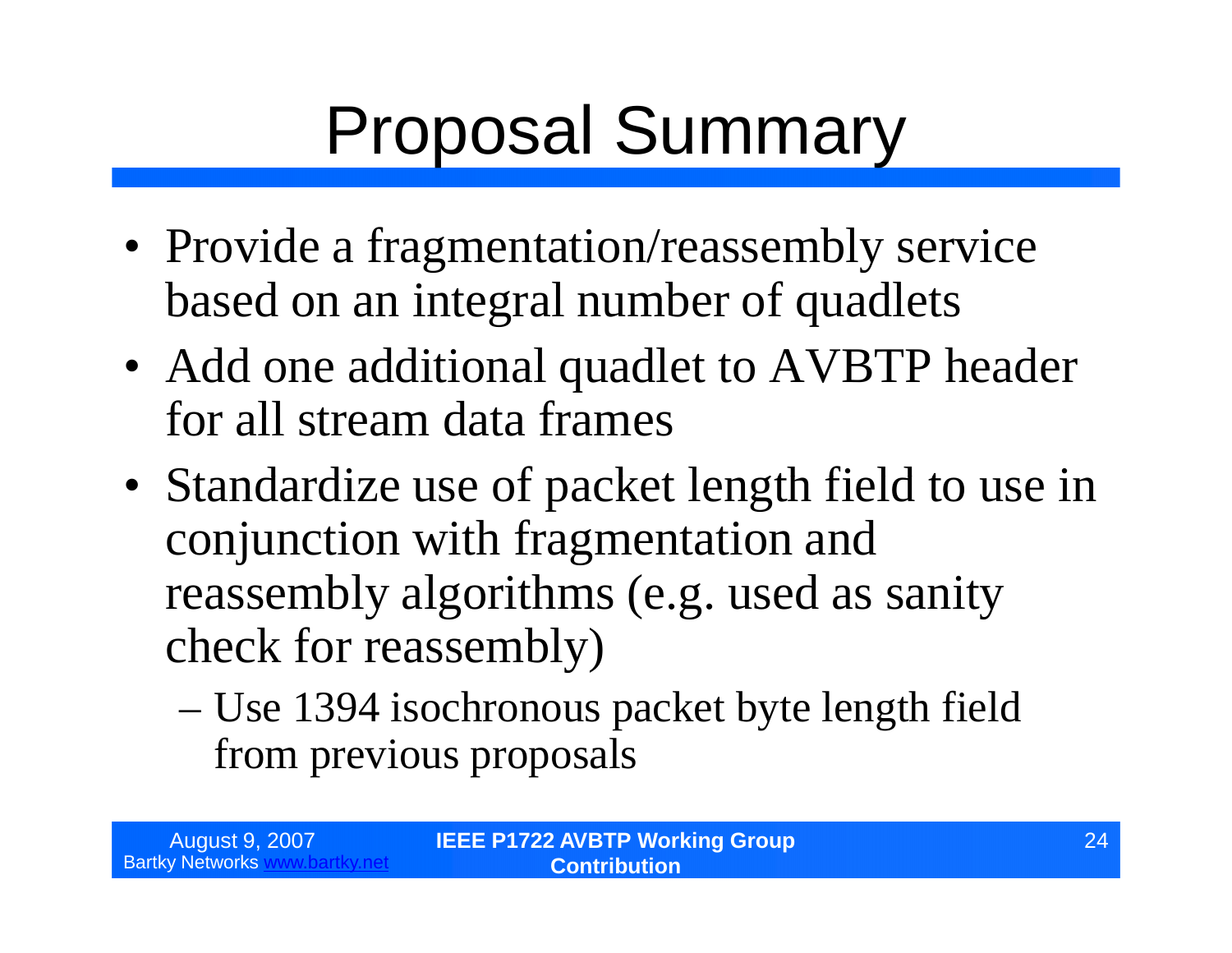# Proposal Summary

- Add the following new fields:
	- Fragment Length (quadlet count)
	- Fragment Control (2 bit control field)
	- Stream Sequence (quadlet count)
- Reuse the 1394 based packet length field, but standardize for all stream types.
- Mandate "smart fragmentation" for cases such as 61883 where packets are to be fragmented on source packet boundaries
	- Fragmentation rules passed to on a per stream basis
		- Per stream needed anyway to handle sequence number control
- Allow for delivery of received pipelined fragments and/or incomplete reassembled packets at AVBTP to upper layer.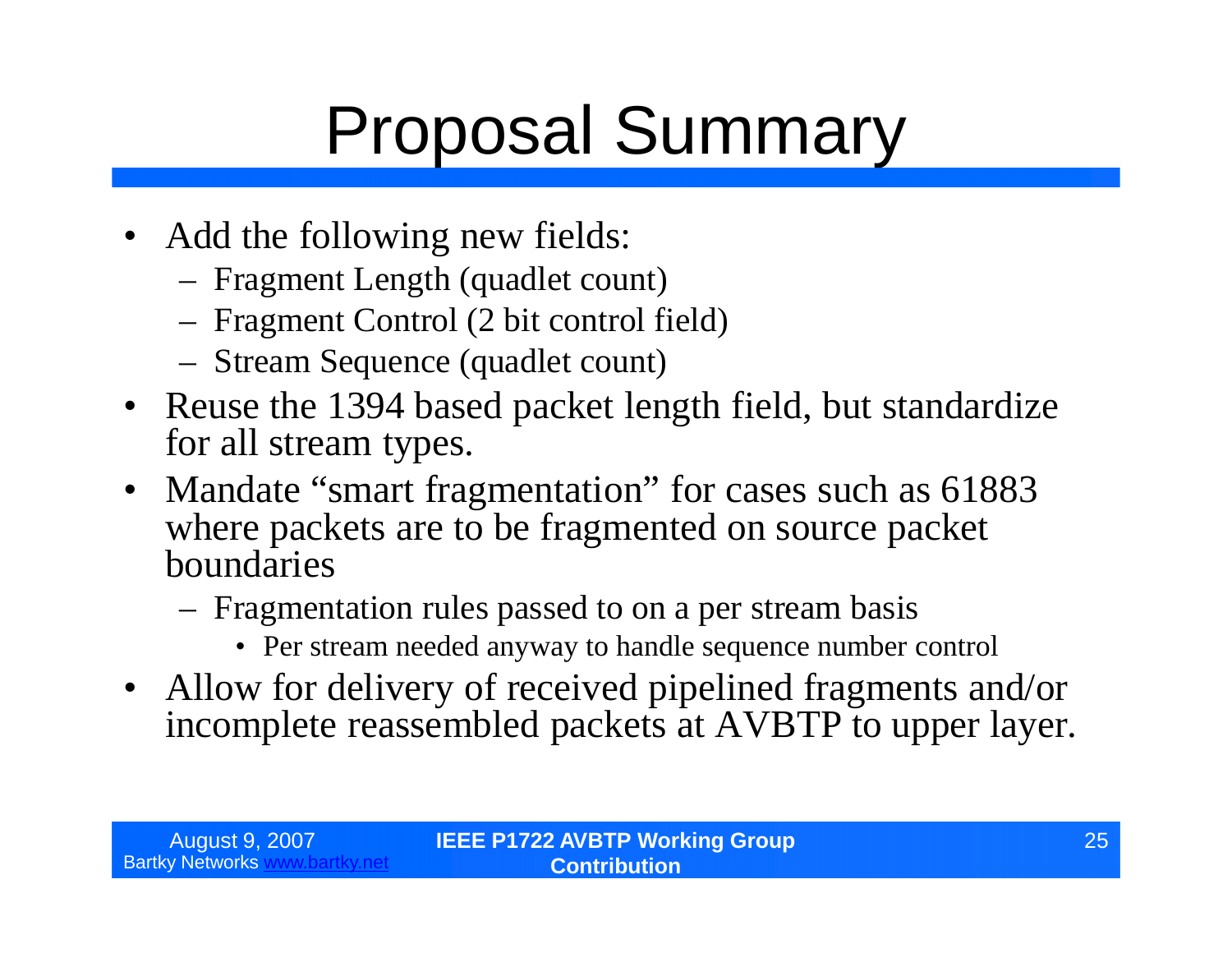### General rules

- "If it fits, you must not split"
	- For packets that fit into a single Ethernet frame, the talker shall not break it up into fragments
		- Allows to handle streams up to ~90 Mbits/second without fragmentation/reassembly (keep cost down, possible simplifications, etc. for applications such as speakers, low res cameras, etc.)
- Fragmentation/Reassembly shall be based on quadlets, not bytes.
	- Forces alignment on 32 bit boundaries
	- Reduces bits needed in fragmentation/reassembly control field (one) quadlet)
	- Should help it scale better to higher bandwidth streams for both hardware and software.
	- Standard packet octet based length field used if padding necessary.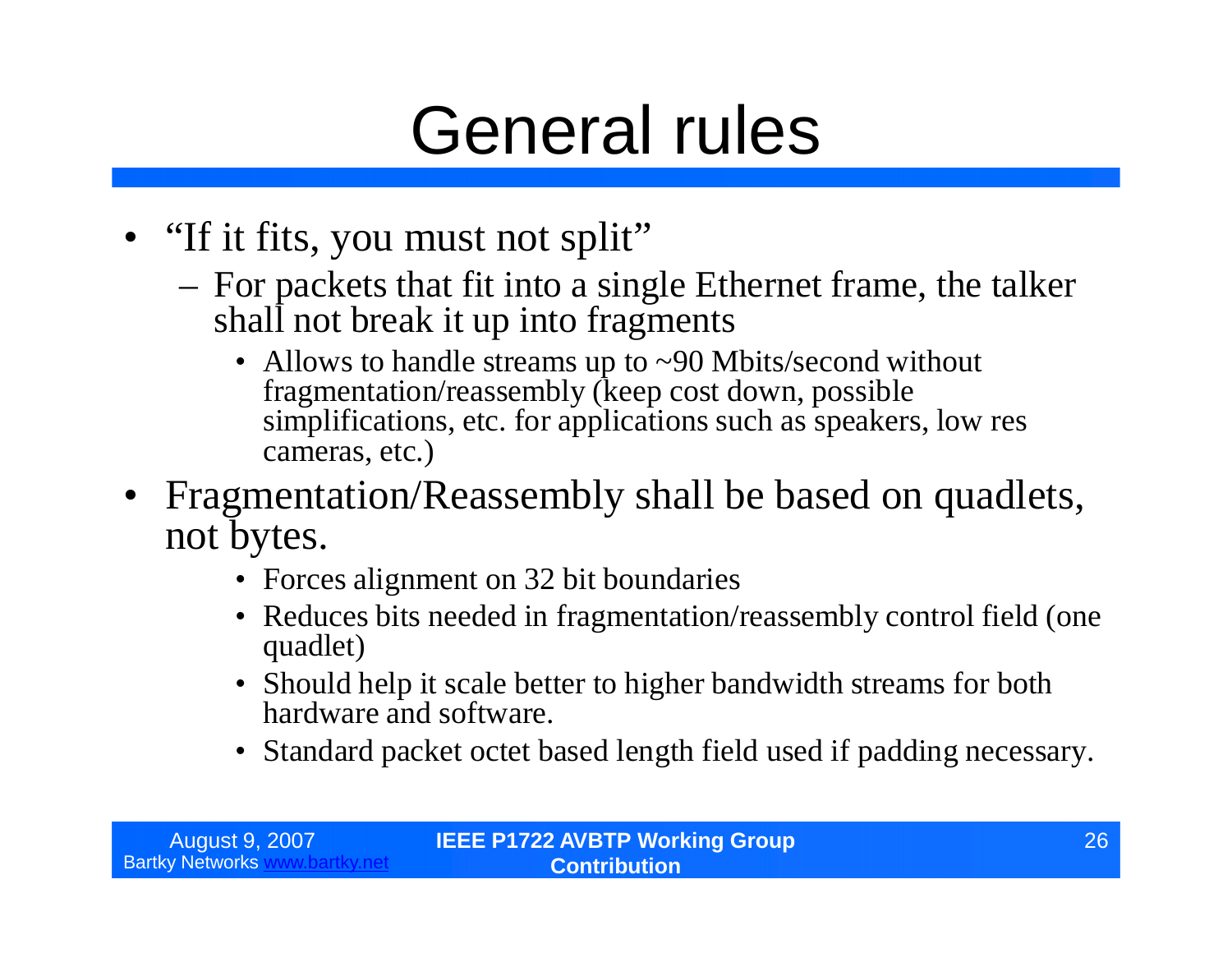## Specific fields and rules

- fc: Fragmentation Control (2 bits)
	- NOTE: To make non-fragmented streams easier, a value of 0 is used to indicate first and last status
	- $-$  00<sub>2</sub>: Only Fragment
		- Used for all packets that are not fragmented
	- $-10_2$ : First Fragment
		- Indicates to receiver that this fragment contains a packet length and to start reassembly process
			- Store packet length for later sanity check
			- Store stream sequence for order and length checks of subsequent fragments
	- $-11_2$ : Intermediate Fragment
		- Indicates to receiver that this fragment is an intermediate fragment and to continue process
			- Check stream sequence if correct (Else packet lost or out of order fragment received)
			- Check if Packet MTU exceeded (Else packet too large, protocol error)
	- $-$  01<sub>2</sub>: Last Fragment
		- Indicates to receiver that this fragment is an last packet fragment and to continue process
			- Check stream sequence if correct (Else packet lost or out of order fragment received)
			- Check if Packet MTU exceeded (Else packet too large, protocol error)
			- If all checks OK and not pipelined, OK to forward complete packet to upper layer and prepare hardware and or software for next stream packet.
			- If desired, the packet length can be checked as an additional sanity check.

| August 9, 2007           | <b>IEEE P1722 AVBTP Working Group</b> | 27 |
|--------------------------|---------------------------------------|----|
| <b>Bartky Networks w</b> | <b>Contribution</b>                   |    |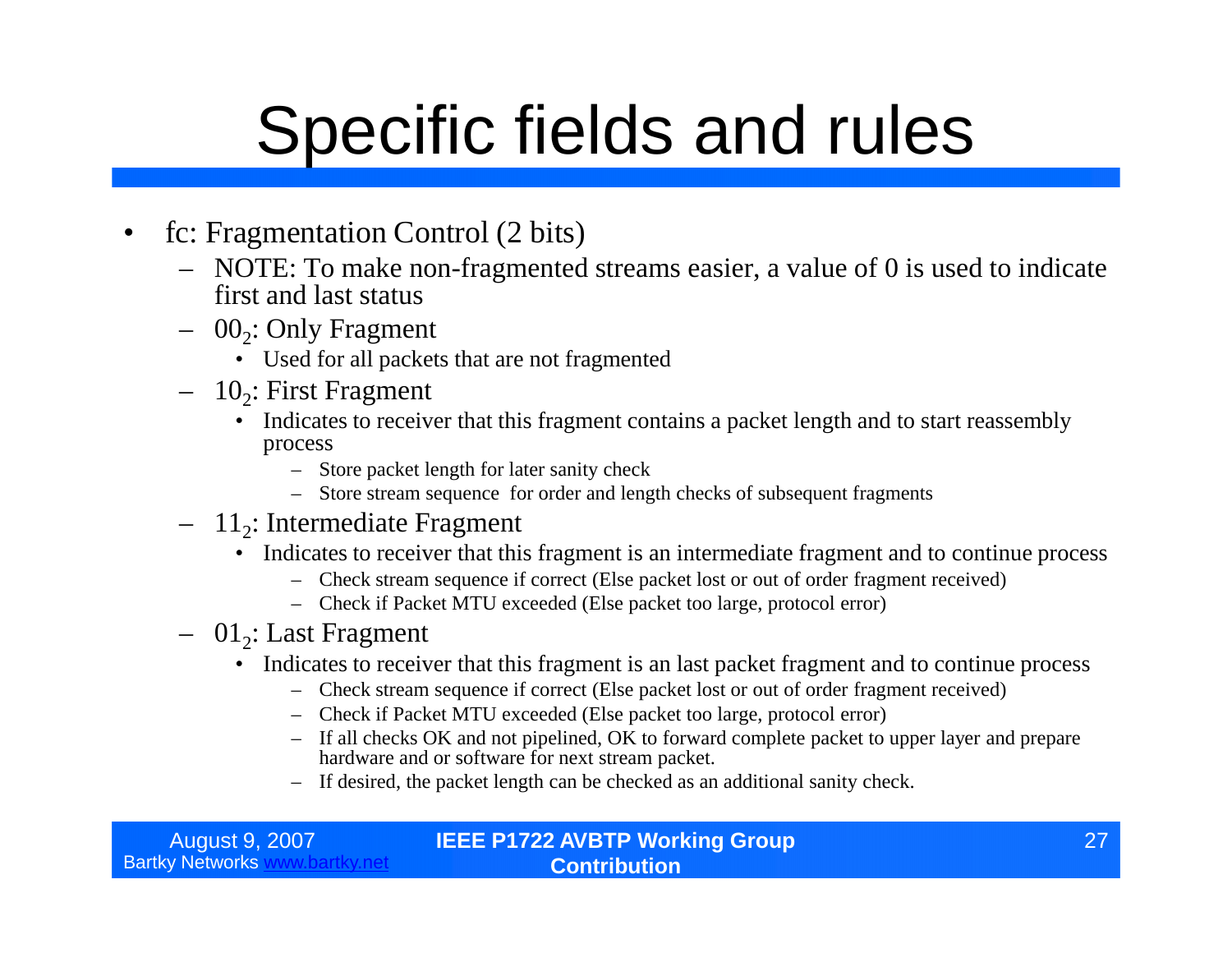## Specific fields and rules

- stream\_sequence(quadlets): 16 bits
	- Indicates current count of stream in quadlets.
	- Talker algorithm
		- Before any packets sent, transmit stream sequence counter is set to zero.
		- Each time a stream fragment (only, first, intermediate or last) is to be sent.
			- Fragment length and current stream sequence counter value is put into the fragment.
			- Fragment length (quadlets) is added to the stream sequence counter.
			- Fragment is transmitted.
	- Listener algorithm
		- On reception of initial "first" or "only" fragment of a stream
			- Stream Sequence value from the fragment is copied to the receive stream sequence counter.
			- Fragment length from the packet is added to the receive stream sequence counter
		- Each time a subsequent stream fragment (only, first, intermediate or last) is received
			- If receive stream sequence counter is not equal to the value in the received frame, then a fragment was lost, received out of order or there was a protocol error.
			- If sequence number is OK, then the fragment can be processed "normally"and the fragment length (quadlets) from the frame is added to the receive stream sequence counter.
			- If frames are not pipelined, then receiver waits for next "first"or "only"packet and discards and resets the receive sequence counter when one of those frames is received.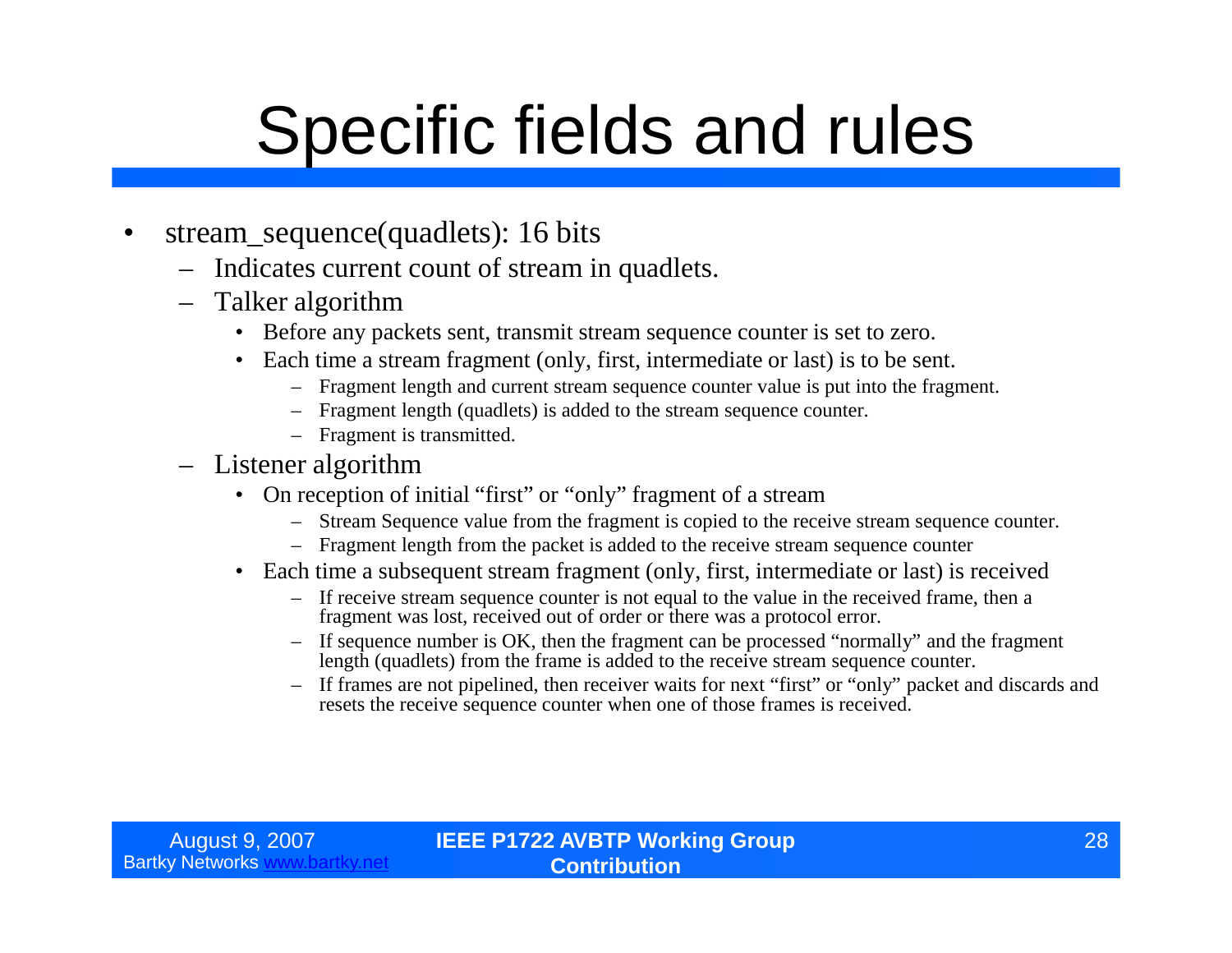## Specific fields and rules

- packet\_length (bytes): 16 bits
	- –Same format as 1394, indicates number of octets including any subsequent headers (e.g. CIP) in this packet.
	- –As fragmentation is done based on an integral number of quadlets, also used to ignore any optional padding octets at the end of the "last" or "only" fragment.
		- NOTE: 1394 based "portations" to AVBTP should already handle this case have this issue as they already handle this case as 1394 also provides a "quadlet based" service, and 61883-2 through -7 do not have any padding cases as currently defined.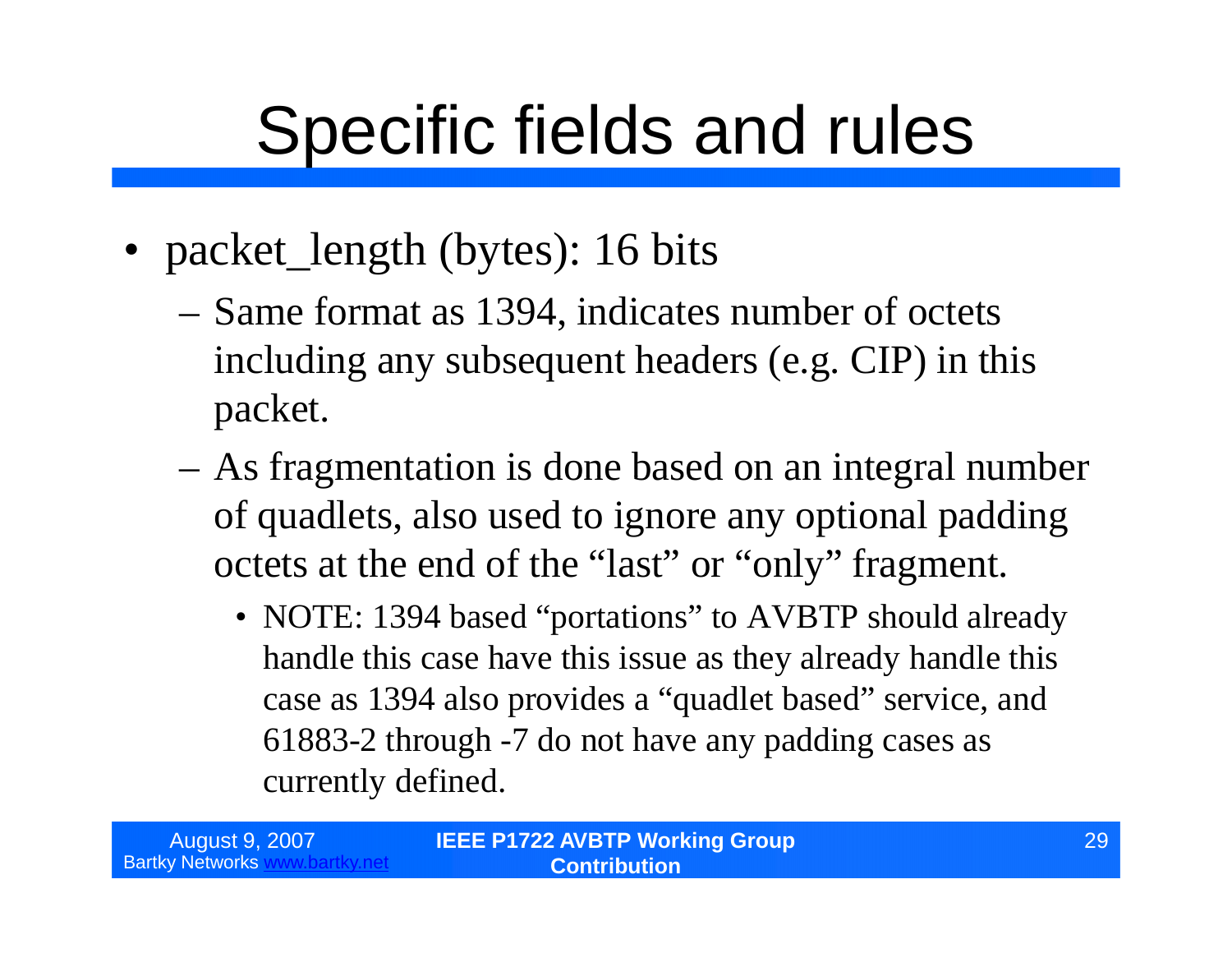# Fragmentation control variables

- All variables are per stream
- packet\_header\_length:
	- 0 to n quadlets
	- Size in quadlets of packet header, starting at first quadlet past the packet length quadlet
- packet\_payload\_fragmentaton\_unit\_size:
	- 1 to n quadlets
	- Size in quadlets of "minimum sized chunks"past the packet\_header\_length quadlets to break the packet into fragments
- maximum\_packet\_size:
	- 1 to n quadlets
	- Maximum size for packets sent by talker or received by listener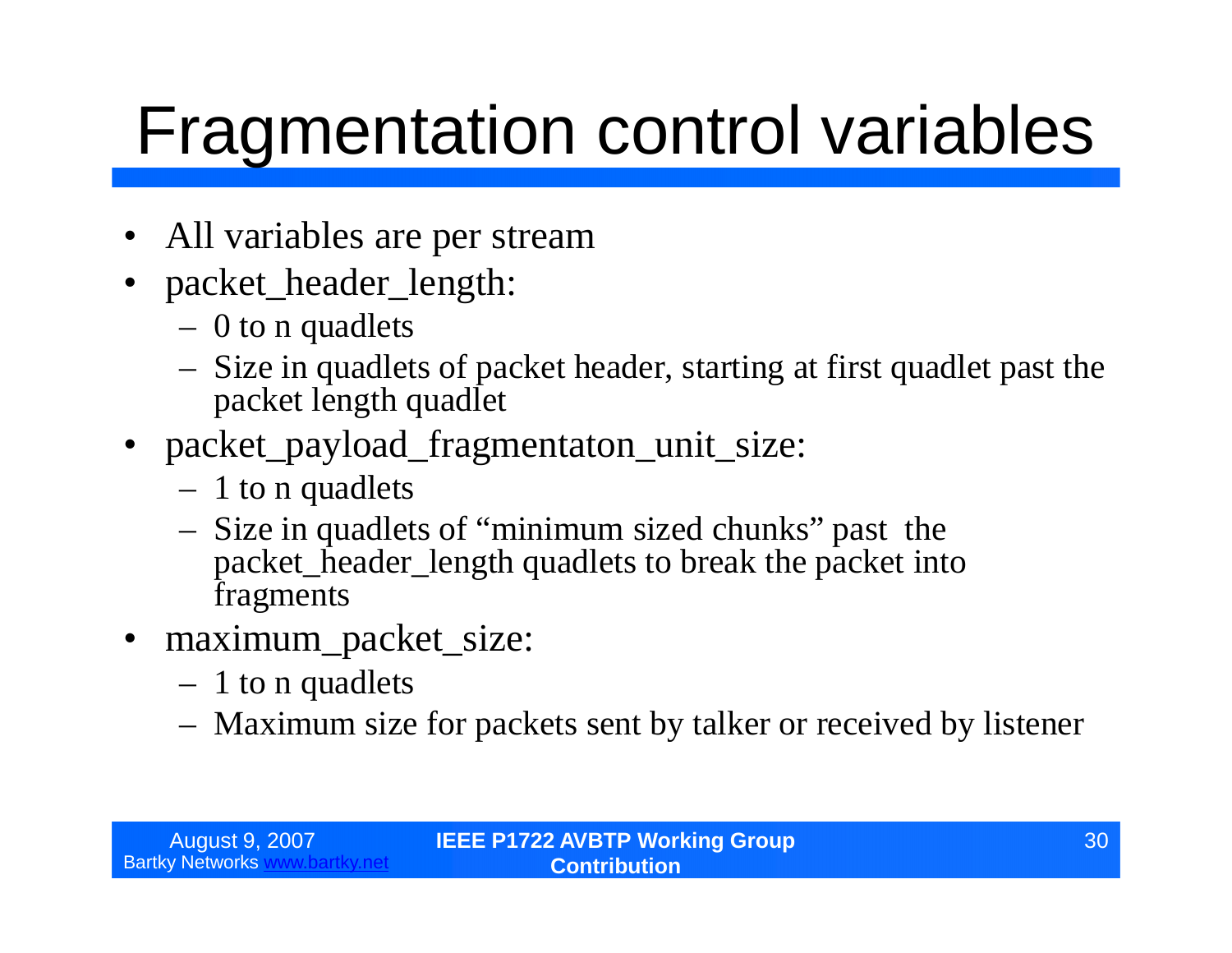## Fragmentation control variables

- 61884-4 Example:
	- –61883-4 MPEG 192 byte source packets with a 2 quadlet CIP header per CIP packet
	- $-$  packet\_header\_length  $= 2$  quadlets (8 bytes)
	- –packet\_payload\_framentation\_unit\_size = 48 quadlets (192 bytes)
	- $-$  maximum\_packet\_size  $=$  as specified by the application, for this example, lets say max 10 MPEG packets per 125 microsecond cycle, so  $2 + (48*10) =$ 482 quadlets
	- –Fragmenter sends 1st fragment with CIP header and 7 MPEG packets and 2nd fragment with remaining 3 MPEG packets.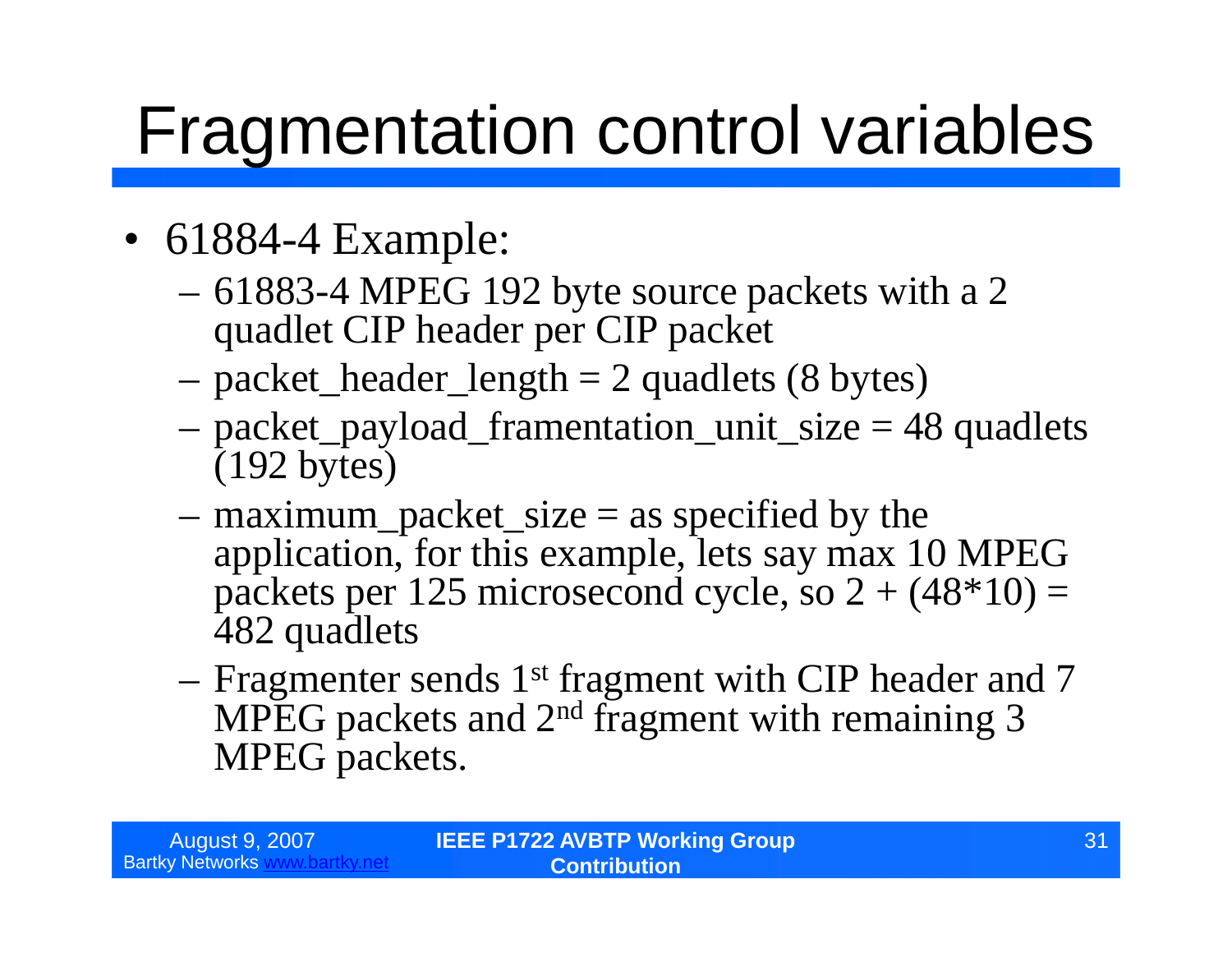## Fragmentation control variables

- IIDC Example:
	- –IIDC with no CIP packet structure.
	- $-$  packet\_header\_length  $= 0$  quadlets
	- –packet\_payload\_framentation\_unit\_size = 1 quadlets (4 bytes)
	- $-$  maximum\_packet\_size  $=$  as specified by the application, for this example, lets say max of 2000 bytes (500 quadlets)
	- –Fragmenter fills 1st fragment with 1488 bytes (372 quadlets) and 2nd fragment with 512 bytes (128 quadlets)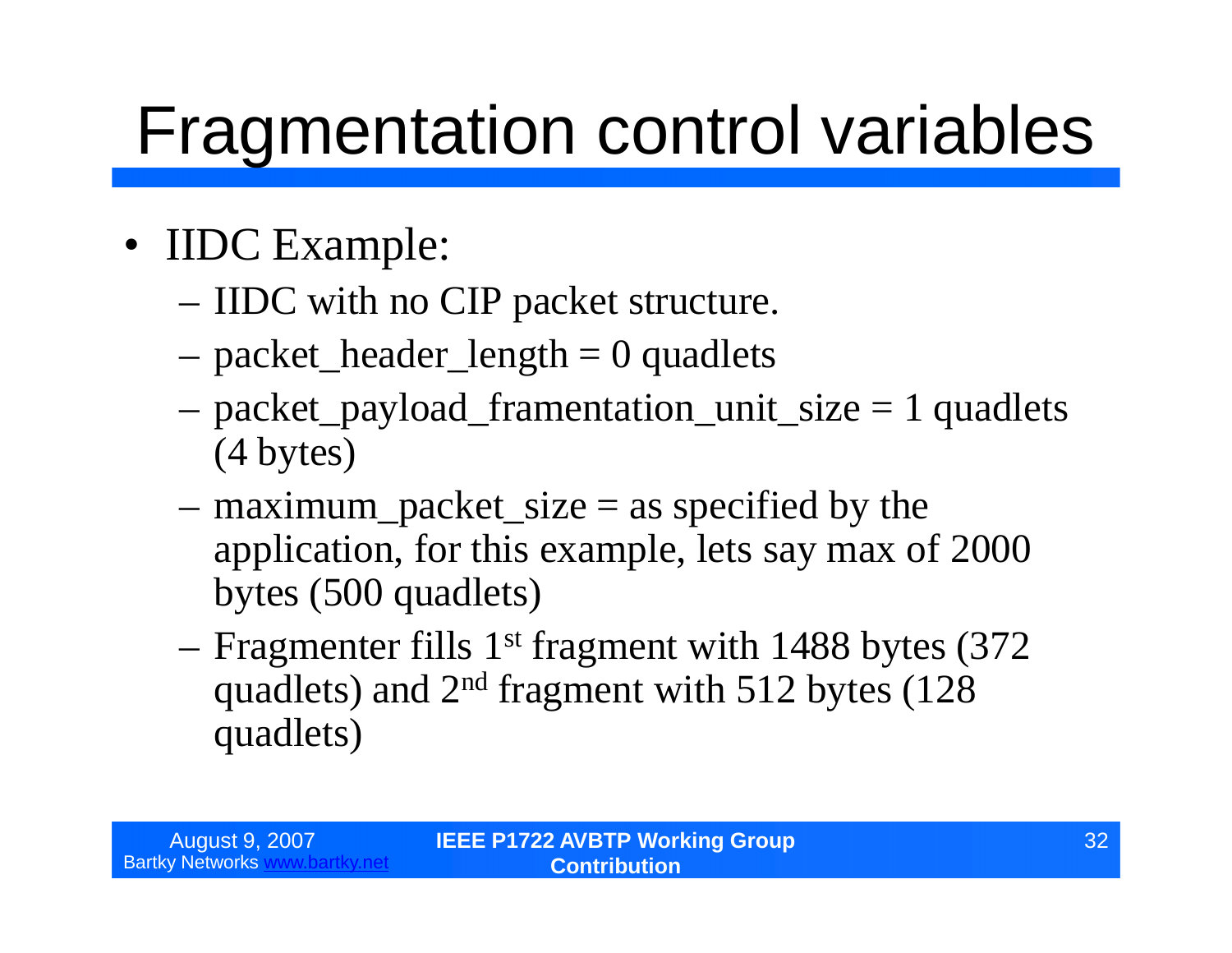# Backup

### Previous proposal on fragmentation based on splitting up and creating multiple CIP packets.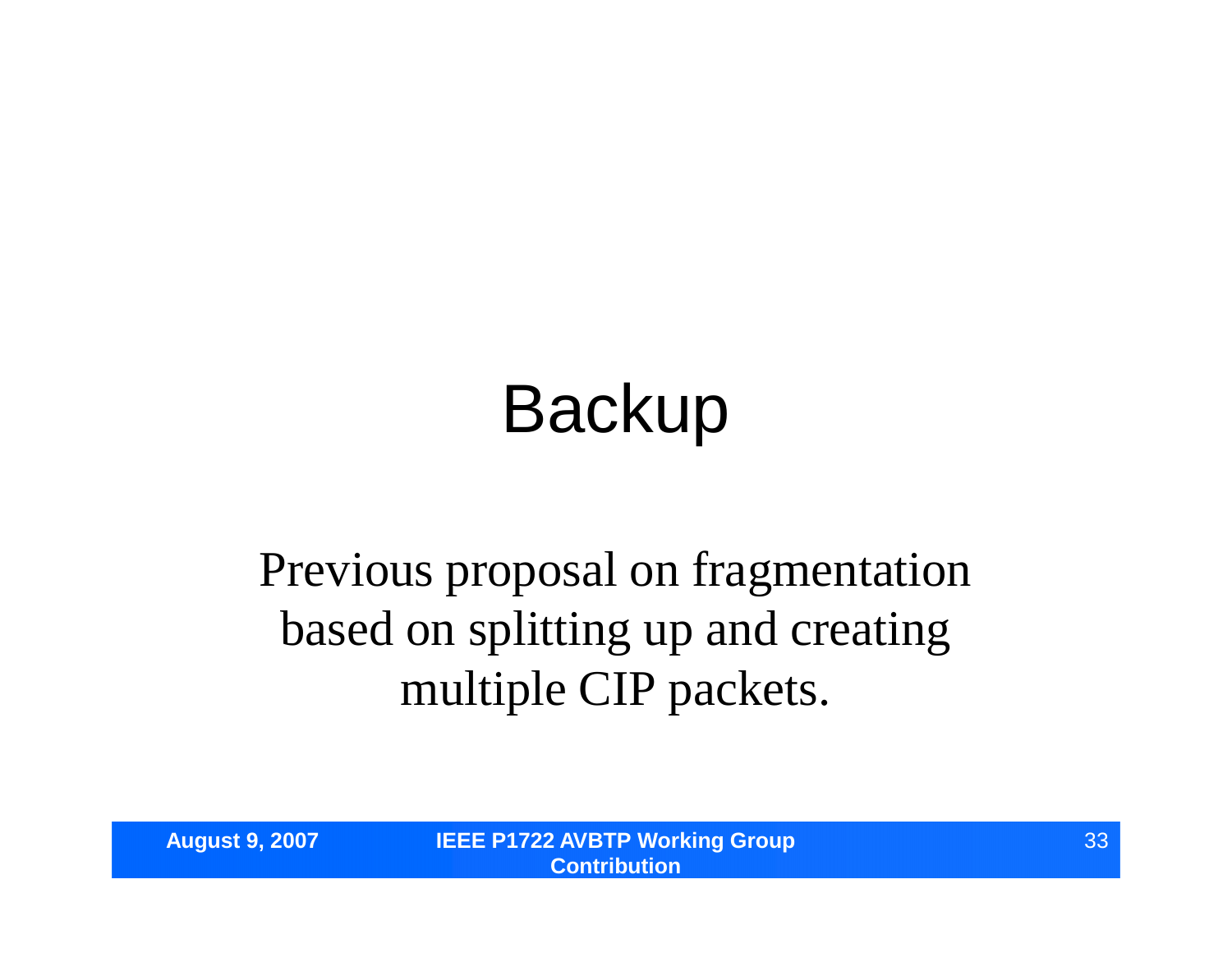### Example Data Block Fragmentation

- Example fragmentation based on Data **Blocks**
- Use case, 61883-6, 192 kHz audio, 32 channels.
	- (24 samples per 8 kHz cycle) \* (4 bytes per sample)  $\hat{ }$  32 channels = 3072 total bytes contained in 24 Data Blocks each 32 quadlets long.
- Need to break into 3 Ethernet Frames
	- First Frame: F bit = 1, L bit = 0, DBC = 0, SYT field copied from source.
	- Middle Frame: F bit  $=0$ , L bit  $= 0$ , DBC  $= 8$ , SYT field set to all ones.
	- $-$  Last Frame: F bit = 0, L bit = 1, DBC = 16, SYT field set to all ones
- Reassembly if needed is straight forward:
	- DBS, DBC, SYT copied from packet with  $F \text{ bit} = 1$ .
	- Length calculated by adding lengths of all fragments minus CIP headers of intermediate or last packets.
	- Lost fragments detected by sequence number mismatch (just like for normal streams)



August 9, 2007 **IEEE P1722 AVBTP Working Group Contribution**